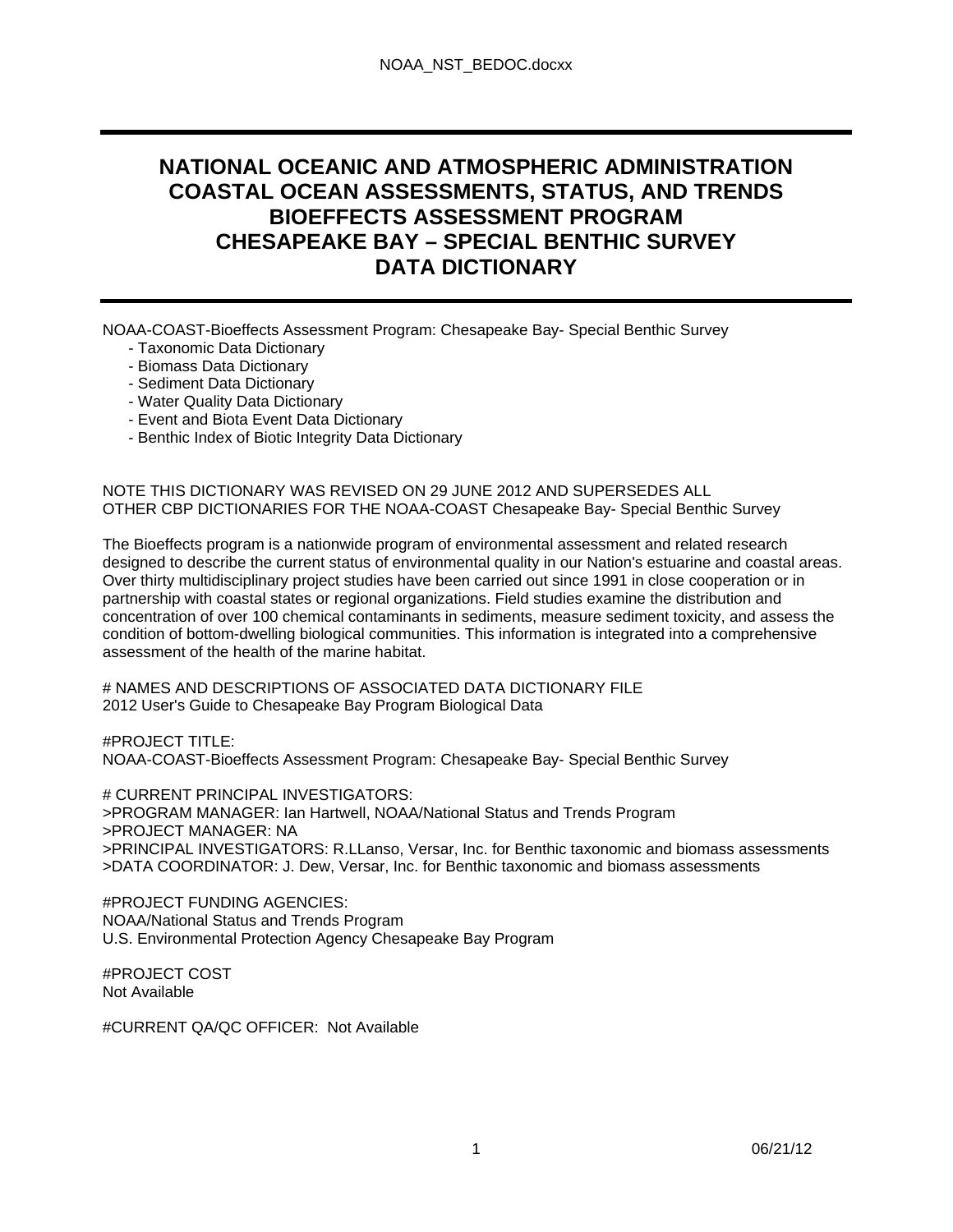#### #POINT OF CONTACT:

S. Ian Hartwell, Ph.D. Senior Scientist- Aquatic Toxicology NOAA/National Status and Trends Program 1305 East West Hwy. (SSMC4, N/SCI-1) Silver Spring, MD 20910 (301) 713-3028 E-Mail ian.hartwell@noaa.gov

Jacqueline Johnson Living Resources Data Manager US EPA Chesapeake Bay Program Office 410 Severn Avenue, Suite 109 Annapolis, MD 21403 1-800-968-7229, X729 1-410-267-5729 E-Mail jjohnson@chesapeakebay.net

Roberto Llanso Versar Incorporated 9200 Rumsey Road Columbia, MD 21045 410-740-6052 E-Mail llansorob@versar.com

#LOCATION OF STUDY Chesapeake Bay and its tidal tributaries

#DATE INTERVALS 8/24/1998- 9/19/2001

#### #ABSTRACT

In 1998, 1999, and 2001, NOAA National Status & Trends Program (NS&T) conducted a study to assess the environmental condition of Chesapeake Bay. A total of 210 randomly located stations was sampled during the month of September. The upper Maryland portion of the Bay was sampled in the first year of the study, and the lower Maryland and Virginia portions of the Bay were sampled in the second and third years of the study, respectively. The NS&T program collects synoptic measures of (1) general habitat condition (depth, physical properties of water, sediment grain size, organic carbon content), (2) pollution exposure (sediment contaminant concentrations, sediment toxicity, low dissolved oxygen in the water column), and (3) biotic conditions (diversity and abundance of macroinfauna). The data collected by NOAA in Chesapeake Bay were shared with the Toxics Subcommittee of the Chesapeake Bay Program. The Toxics Subcommittee uses contaminant concentrations and the Chesapeake Bay Benthic Index of Biotic Integrity (B-IBI) to report the status of chemical contaminant impacts on the tidal rivers and mainstem of the Chesapeake Bay.

#### # STATION NAMES AND DESCRIPTIONS

NOAA uses a stratified-random design for selection of sampling sites to determine the spatial extent of sediment toxicity in US coastal waters. One of the design principles is to apply the same suite of tests synoptically to all areas so that comparisons can be made without the confounding interference of using different methods in different areas. Thus, comparison of spatial extent of impact between areas is possible even if the areas are not contiguous. Chesapeake Bay was divided into sixty-five strata. Strata boundaries were developed in conjunction with regional scientists and resource mangers, and were intended to enclose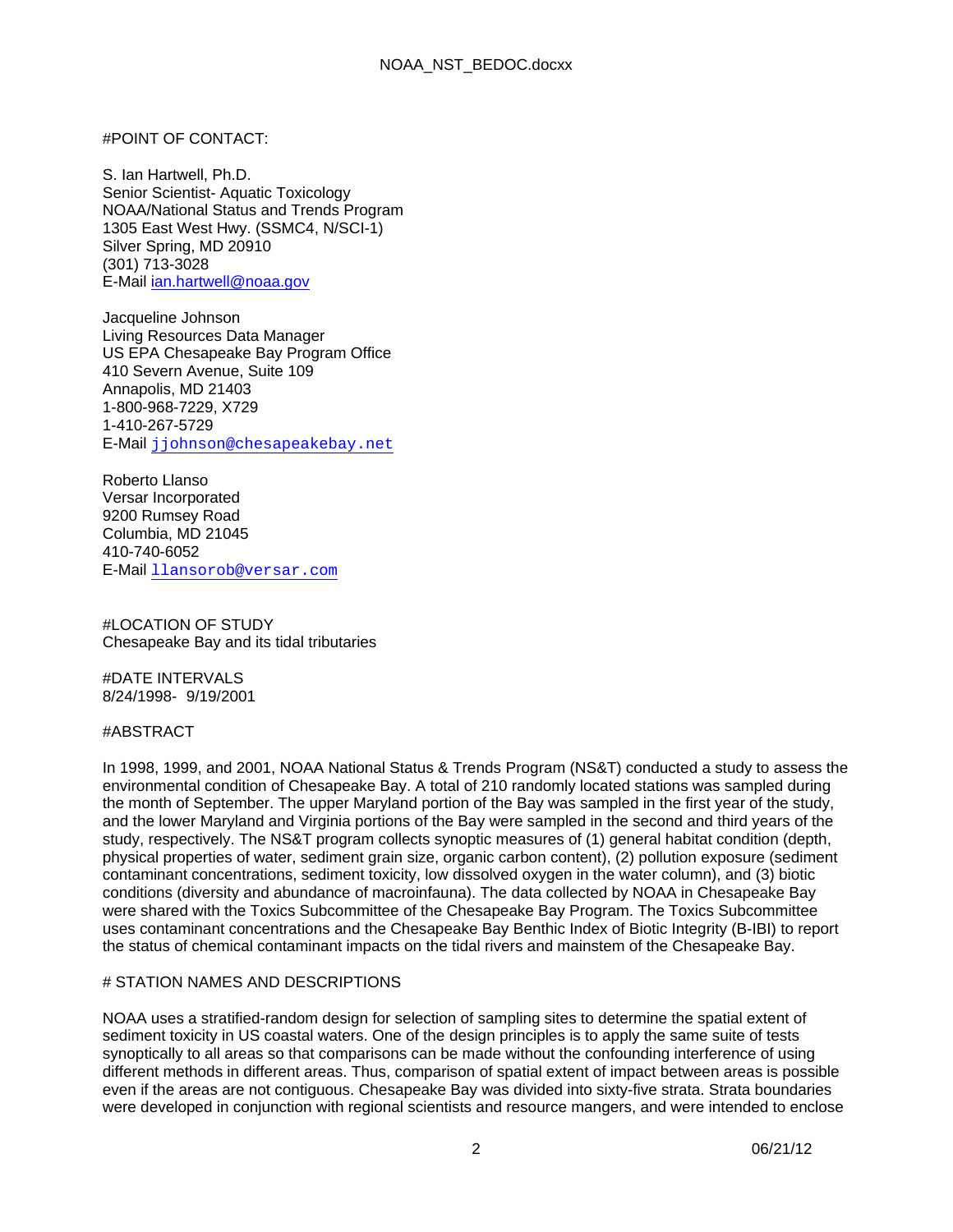relatively uniform habitats within each stratum. Strata boundaries were established based on bathymetric, hydrographic, regional environmental considerations, and previous studies detailing geochemical reservoirs, sediment grain size distribution, hydrographic model results, organic carbon maps, distribution patterns of benthic fauna, occurrence of seasonally anoxic conditions, and regional contamination databases indicating potential problem areas. Based on background data, large strata were established in the open waters of the bay where topographic features and oceanographic conditions were relatively uniform and toxicant concentrations were expected to be low. In contrast, smaller strata were established in tributaries and specific areas near suspected sources of contamination or where environmental conditions were expected to be heterogeneous or transitional, especially channels. The larger western tributaries were sampled well up into the sub-estuaries, but smaller tributaries were not thoroughly sampled beyond the embayments into which they empty. The focus of the sampling design was the larger open expanses of the Bay system.

A minimum of three sampling sites were selected on a random basis within each stratum. This sampling strategy allows some control of spacing of samples in the study area and combines the strengths of a stratified design with the random-probabilistic selection of sampling locations. Two alternate sites were also selected for each primary sampling site. In instances where the primary site could not be sampled due to accessibility or an unsuitable substratum, the next sequential alternate site was sampled. Examples of reasons for not sampling the primary sites included the site being too shallow, manmade obstructions, hard bottom, or there was no dredging or anchoring allowed in the area.

### # STATION NAMES AND POSITIONS

Due to the size of the Chesapeake Bay system and the large number of requisite sample sites, sampling was conducted in three phases. The northern (63 sites, Fig. 2) and middle (69 sites, Fig. 3) portions of the system were sampled during August and September of 1998 and 1999 respectively. Seventy nine sites in the southern reaches were sampled in September of 2001 (Fig. 4). Sampling was conducted during the late summer period when much of the benthic fauna are at the peak of seasonal development, and inter-annual variability is likely to be low. No sites were sampled in more than one year of the project.

>Final Site Positions. Sampling station list for survey done from 1989-2002. Longitude, (decimal degrees), Latitude (decimal degrees) in data sets are WGS84 Coordinates.

| NST_Site | <b>General Location</b>        | Lat DD  | Lon DD     |
|----------|--------------------------------|---------|------------|
| CHB_001  | Upper Chesapeake Bay- Strata 1 | 39.4897 | $-76$ 1235 |
| CHB_002  | Upper Chesapeake Bay- Strata 1 | 39.5267 | $-76.0065$ |
| CHB_003  | Upper Chesapeake Bay- Strata 1 | 39.4645 | $-76.0527$ |
| CHB_004  | Upper Chesapeake Bay- Strata 2 | 39.5814 | $-75.953$  |
| CHB_005  | Upper Chesapeake Bay- Strata 2 | 39.4638 | $-76.0214$ |
| CHB 006  | Upper Chesapeake Bay- Strata 2 | 39.3986 | $-76.1411$ |
| CHB_007  | Upper Chesapeake Bay- Strata 3 | 39.5541 | $-75.8709$ |
| CHB_008  | Upper Chesapeake Bay- Strata 3 | 39.5074 | $-75.9014$ |
| CHB_009  | Upper Chesapeake Bay- Strata 3 | 39.4727 | $-75.9757$ |
| CHB 010  | Upper Chesapeake Bay- Strata 4 | 39.38   | $-76.057$  |
| CHB 011  | Upper Chesapeake Bay- Strata 4 | 39.38   | $-75.995$  |
| CHB_012  | Upper Chesapeake Bay- Strata 4 | 39.373  | $-76.082$  |
| CHB_013  | Upper Chesapeake Bay- Strata 5 | 39.4167 | $-76.0265$ |
| CHB 014  | Upper Chesapeake Bay- Strata 5 | 39.3739 | $-76.1316$ |
| CHB_015  | Upper Chesapeake Bay- Strata 5 | 39.2926 | $-76.2201$ |
| CHB_016  | Upper Chesapeake Bay- Strata 5 | 39.3733 | $-76.0391$ |
| CHB_017  | Upper Chesapeake Bay- Strata 5 | 39.3151 | $-76.2025$ |

| NST_Site  | <b>General Location</b>        | Lat_DD  | Lon DD     |
|-----------|--------------------------------|---------|------------|
| CHB 018   | Upper Chesapeake Bay-Strata 6  | 39.3038 | $-76.3684$ |
| CHB_019   | Upper Chesapeake Bay-Strata 6  | 39.2901 | $-76.3876$ |
| CHB_020   | Upper Chesapeake Bay- Strata 6 | 39.2082 | $-76.3951$ |
| CHB_021A1 | Upper Chesapeake Bay- Strata 6 | 39.1266 | $-76.3293$ |
| CHB_022   | Upper Chesapeake Bay- Strata 6 | 39.1029 | $-76.3587$ |
| CHB_023A1 | Upper Chesapeake Bay- Strata 7 | 39.2324 | $-76.5355$ |
| CHB 024A1 | Upper Chesapeake Bay- Strata 7 | 39.2287 | -76.5605   |
| CHB_025   | Upper Chesapeake Bay- Strata 7 | 39.1701 | -76.4894   |
| CHB 026   | Upper Chesapeake Bay- Strata 7 | 39.17   | $-76.5168$ |
| CHB_027   | Upper Chesapeake Bay- Strata 8 | 39.1098 | $-76.3878$ |
| CHB_028   | Upper Chesapeake Bay- Strata 8 | 39.0695 | $-76.4699$ |
| CHB_029   | Upper Chesapeake Bay- Strata 8 | 39.0913 | -76.4013   |
| CHB_030   | Upper Chesapeake Bay- Strata 8 | 39.0077 | $-76.3287$ |
| CHB_031   | Upper Chesapeake Bay- Strata 9 | 39.1088 | $-76.1784$ |
| CHB_032   | Upper Chesapeake Bay- Strata 9 | 39.048  | $-76.2532$ |
| CHB_033   | Upper Chesapeake Bay- Strata 9 | 39.0471 | -76.2673   |
| CHB 034A2 | Upper Chesapeake Bay- Strata 9 | 38.9853 | $-76.1879$ |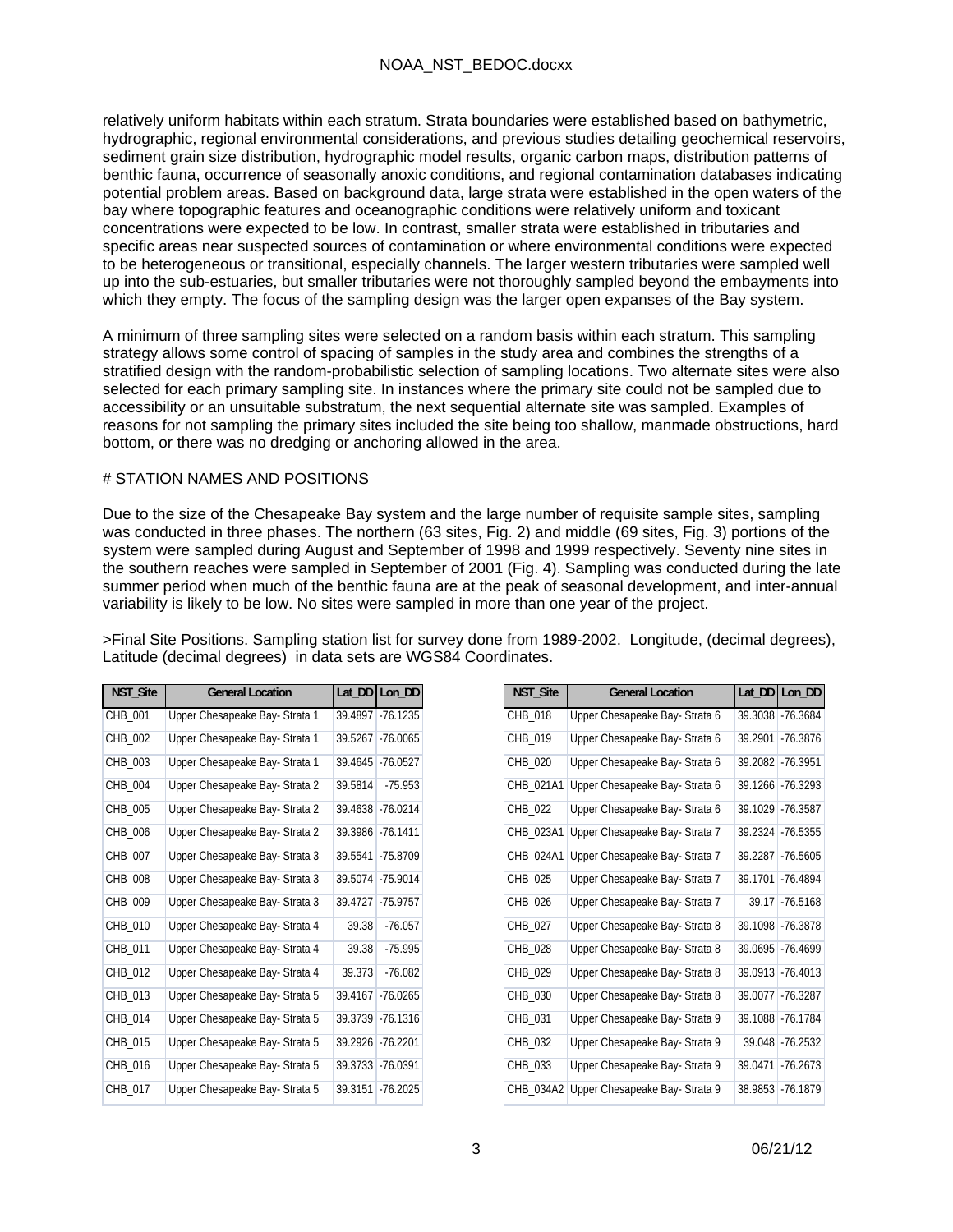| NST_Site                                 | Lat_DD   Lon_DD     |
|------------------------------------------|---------------------|
| CHB_035                                  | $-76.4023$          |
| Upper Chesapeake Bay- Strata 10          | 38.9846             |
| Upper Chesapeake Bay- Strata 10          | 38.9503             |
| CHB_036                                  | -76.4639            |
| Upper Chesapeake Bay- Strata 10          | $-76.4481$          |
| CHB 037                                  | 38.9015             |
| Upper Chesapeake Bay- Strata 10          | 38.8344             |
| CHB_038                                  | -76.4786            |
| Upper Chesapeake Bay- Strata 11          | $-76.349$           |
| CHB_039                                  | 39.0057             |
| Upper Chesapeake Bay- Strata 11          | $-76.3752$          |
| CHB_040                                  | 38.9841             |
| Upper Chesapeake Bay- Strata 11          | $-76.4026$          |
| CHB_041                                  | 38.8773             |
| Upper Chesapeake Bay- Strata 12          | $-76.2025$          |
| CHB_042                                  | 38.8852             |
| Upper Chesapeake Bay- Strata 12          | $-76.2416$          |
| CHB_043A2                                | 38.9002             |
| Upper Chesapeake Bay- Strata 12          | $-76.2135$          |
| CHB_044                                  | 38.8289             |
| Upper Chesapeake Bay- Strata 12          | 38.8205             |
| CHB_045                                  | $-76.3859$          |
| Upper Chesapeake Bay- Strata 13          | 38.7931             |
| CHB_046                                  | -76.5215            |
| Upper Chesapeake Bay- Strata 13          | 38.7159             |
| CHB 047A2                                | $-76.5271$          |
| Upper Chesapeake Bay- Strata 13          | 38.6363             |
| CHB_048                                  | $-76.5001$          |
| Upper Chesapeake Bay- Strata 13          | 38.5829             |
| CHB_049                                  | $-76.5036$          |
| Upper Chesapeake Bay- Strata 14          | 38.8367             |
| CHB_050                                  | $-76.4273$          |
| Upper Chesapeake Bay- Strata 14          | $-76.471$           |
| CHB_051                                  | 38.7512             |
| CHB_052                                  | 38.6414             |
| Upper Chesapeake Bay- Strata 14          | $-76.4716$          |
| CHB_053A2 Upper Chesapeake Bay-Strata 15 | 38.7871<br>-76.3934 |
| Upper Chesapeake Bay- Strata 15          | 38.6784             |
| CHB_054                                  | -76.4257            |
| Upper Chesapeake Bay- Strata 15          | 38.5997             |
| CHB_055                                  | $-76.3403$          |
| Upper Chesapeake Bay- Strata 16          | $-76.3112$          |
| CHB_056                                  | 38.8389             |
| Upper Chesapeake Bay- Strata 16          | $-76.3618$          |
| CHB_057                                  | 38.7708             |
| Upper Chesapeake Bay- Strata 16          | $-76.3301$          |
| CHB_058                                  | 38.6674             |
| Upper Chesapeake Bay- Strata 17          | $-76.2512$          |
| CHB_059                                  | 38.7305             |
| Upper Chesapeake Bay- Strata 17          | 38.6862             |
| CHB 060                                  | $-76.1741$          |
| Upper Chesapeake Bay- Strata 17          | 38.6634             |
| CHB_062                                  | $-76.2312$          |
| Upper Chesapeake Bay- Strata 17          | 38.5983             |
| CHB_063                                  | $-76.1258$          |
| Central Chesapeake Bay- Strata 18        | 38.5229             |
| CHB 064                                  | $-76.504$           |
| CHB_065A1                                | $-76.3605$          |
| Central Chesapeake Bay- Strata 18        | 38.2892             |
| Central Chesapeake Bay- Strata 18        | $-76.312$           |
| CHB_066A1                                | 38.0436             |
| Central Chesapeake Bay- Strata 19        | 38.5658             |
| CHB_067                                  | $-76.449$           |
| Central Chesapeake Bay- Strata 19        | -76.3995            |
| CHB_068                                  | 38.476              |
| Central Chesapeake Bay- Strata 19        | $-76.3538$          |
| CHB_069                                  | 38.2817             |
| Central Chesapeake Bay- Strata 20        | 38.5459             |
| CHB_070                                  | $-76.3117$          |
| CHB_071                                  | $-76.3528$          |
| Central Chesapeake Bay- Strata 20        | 38.4479             |
| Central Chesapeake Bay- Strata 20        | 38.3653             |
| CHB 072                                  | $-76.307$           |
| Central Chesapeake Bay- Strata 21        | 38.4982             |
| CHB_073                                  | -76.6668            |
| Central Chesapeake Bay- Strata 21        | $-76.607$           |
| CHB_074                                  | 38.4334             |
| Central Chesapeake Bay- Strata 21        | $-76.5881$          |
| CHB_075                                  | 38.4922             |
| CHB_076                                  | $-76.5493$          |
| Central Chesapeake Bay- Strata 22        | 38.3972             |
| Central Chesapeake Bay- Strata 22        | 38.3634             |
| CHB_077                                  | -76.5013            |

| NST_Site  | <b>General Location</b>           |         | Lat_DD Lon_DD |
|-----------|-----------------------------------|---------|---------------|
| CHB_078   | Central Chesapeake Bay- Strata 22 | 38.3533 | -76.4985      |
| CHB 079   | Central Chesapeake Bay- Strata 23 | 38.3249 | -76.4521      |
| CHB_080   | Central Chesapeake Bay- Strata 23 | 38.3178 | -76.4753      |
| CHB 081   | Central Chesapeake Bay- Strata 23 | 38.2887 | -76.4503      |
| CHB_082   | Central Chesapeake Bay- Strata 24 | 38.2844 | -76.9158      |
| CHB_083A1 | Central Chesapeake Bay- Strata 24 | 38.206  | $-76.796$     |
| CHB_084   | Central Chesapeake Bay- Strata 24 | 38.2286 | -76.8474      |
| CHB_085   | Central Chesapeake Bay- Strata 25 | 38.3352 | -77.0017      |
| CHB_086   | Central Chesapeake Bay- Strata 25 | 38.1721 | -76.7542      |
| CHB_087   | Central Chesapeake Bay- Strata 25 | 38.1689 | $-76.771$     |
| CHB_088   | Central Chesapeake Bay- Strata 26 | 38.1548 | $-76.5597$    |
| CHB_089   | Central Chesapeake Bay- Strata 26 | 38.1127 | $-76.4099$    |
| CHB 090   | Central Chesapeake Bay- Strata 26 | 38.0582 | $-76.3613$    |
| CHB_091   | Central Chesapeake Bay- Strata 27 | 38.1741 | -76.6155      |
| CHB_092   | Central Chesapeake Bay- Strata 27 | 37.9953 | -76.3395      |
| CHB_093   | Central Chesapeake Bay- Strata 27 | 38.0218 | -76.4174      |
| CHB_094A2 | Central Chesapeake Bay- Strata 28 | 38.1504 | $-76.6464$    |
| CHB 095A1 | Central Chesapeake Bay- Strata 28 | 38.1305 | $-76.6419$    |
| CHB_096   | Central Chesapeake Bay- Strata 28 | 38.0026 | $-76.4369$    |
| CHB_097   | Central Chesapeake Bay- Strata 29 | 37.9647 | $-76.4117$    |
| CHB_098   | Central Chesapeake Bay- Strata 29 | 37.7268 | $-76.0633$    |
| CHB_099   | Central Chesapeake Bay- Strata 29 | 37.6859 | -76.1736      |
| CHB_100   | Central Chesapeake Bay- Strata 30 | 38.1258 | -76.1027      |
| CHB_101   | Central Chesapeake Bay- Strata 30 | 38.0412 | $-76.0621$    |
| CHB_102   | Central Chesapeake Bay- Strata 30 | 37.8155 | $-76.074$     |
| CHB_103   | Central Chesapeake Bay- Strata 31 | 37.9169 | -76.139       |
| CHB 104   | Central Chesapeake Bay- Strata 31 | 37.7971 | $-76.157$     |
| CHB_105   | Central Chesapeake Bay- Strata 31 | 37.7416 | -76.1241      |
| CHB_106   | Central Chesapeake Bay- Strata 32 | 37.8938 | -76.2154      |
| CHB_107   | Central Chesapeake Bay- Strata 32 | 37.8067 | -76.2701      |
| CHB_108   | Central Chesapeake Bay- Strata 32 | 37.7083 | -76.2485      |
| CHB_109   | Central Chesapeake Bay- Strata 33 | 38.256  | -76.1486      |
| CHB_110A1 | Central Chesapeake Bay- Strata 33 | 37.8983 | -75.9701      |
| CHB_111   | Central Chesapeake Bay- Strata 33 | 37.8713 | -75.9595      |
| CHB_112   | Central Chesapeake Bay- Strata 34 | 37.9423 | $-75.941$     |
| CHB_113   | Central Chesapeake Bay- Strata 34 | 37.9051 | -75.9356      |
| CHB_114   | Central Chesapeake Bay- Strata 34 | 37.8534 | -75.9233      |
| CHB_115   | Central Chesapeake Bay- Strata 35 | 38.1677 | -75.9605      |
| CHB_116   | Central Chesapeake Bay- Strata 35 | 38.0585 | -75.9262      |
| CHB_117   | Central Chesapeake Bay- Strata 35 | 37.8486 | -75.9025      |
| CHB_118   | Central Chesapeake Bay- Strata 36 | 38.3328 | -75.9029      |
| CHB_119A2 | Central Chesapeake Bay- Strata 36 | 38.279  | -75.9306      |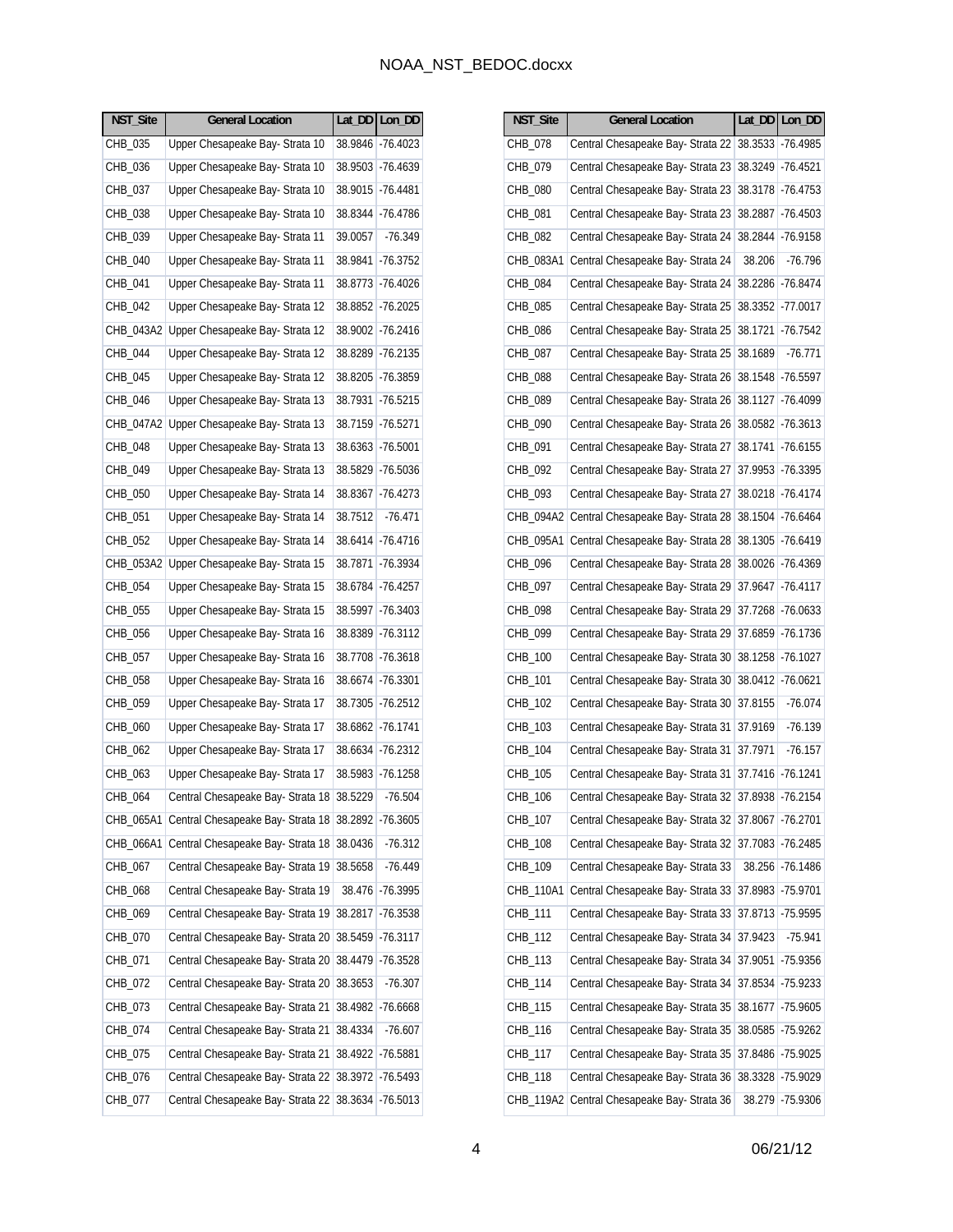| NST_Site  | <b>General Location</b>           |         | Lat_DD   Lon_DD |
|-----------|-----------------------------------|---------|-----------------|
| CHB_120   | Central Chesapeake Bay- Strata 36 | 38.2733 | $-75.9259$      |
| CHB_121   | Central Chesapeake Bay- Strata 37 | 38.2255 | -75.8858        |
| CHB_122   | Central Chesapeake Bay- Strata 37 | 38.2228 | -75.8402        |
| CHB_123   | Central Chesapeake Bay- Strata 37 | 38.2083 | -75.8606        |
| CHB_124   | Central Chesapeake Bay- Strata 38 | 38.137  | $-75.8185$      |
| CHB_125   | Central Chesapeake Bay- Strata 38 | 38.1288 | $-75.904$       |
| CHB_126   | Central Chesapeake Bay- Strata 38 | 38.1176 | -75.9291        |
| CHB_127   | Central Chesapeake Bay- Strata 39 | 38.0612 | $-75.8065$      |
| CHB 128   | Central Chesapeake Bay- Strata 39 | 38.0426 | $-75.8484$      |
| CHB_129   | Central Chesapeake Bay- Strata 39 | 38.0301 | -75.8429        |
| CHB_130   | Central Chesapeake Bay- Strata 40 | 37.9507 | $-75.7206$      |
| CHB_131A1 | Central Chesapeake Bay- Strata 40 | 37.9589 | -75.7409        |
| CHB 132   | Central Chesapeake Bay- Strata 40 | 37.8425 | -75.8106        |
| CHB_133   | Lower Chesapeake Bay- Strata 41   | 37.746  | -75.939         |
| CHB_134   | Lower Chesapeake Bay- Strata 41   | 37.7426 | -75.9879        |
| CHB_135   | Lower Chesapeake Bay- Strata 41   | 37.6943 | $-76.0317$      |
| CHB_136   | Lower Chesapeake Bay- Strata 42   | 37.6649 | $-76.3268$      |
| CHB_137   | Lower Chesapeake Bay- Strata 42   | 37.6099 | $-76.2158$      |
| CHB_138   | Lower Chesapeake Bay- Strata 42   | 37.543  | -76.3059        |
| CHB_139   | Lower Chesapeake Bay- Strata 42   | 37.3327 | $-76.2254$      |
| CHB_140   | Lower Chesapeake Bay- Strata 43   | 37.7243 | -75.9399        |
| CHB_141   | Lower Chesapeake Bay- Strata 43   | 37.6158 | $-76.1026$      |
| CHB_142   | Lower Chesapeake Bay- Strata 43   | 37.5658 | -76.1945        |
| CHB_143   | Lower Chesapeake Bay- Strata 43   | 37.4635 | $-76.1054$      |
| CHB_144   | Lower Chesapeake Bay- Strata 43   | 37.2248 | -76.0857        |
| CHB_145A1 | Lower Chesapeake Bay- Strata 44   | 37.7218 | -75.7899        |
| CHB_146   | Lower Chesapeake Bay- Strata 44   | 37.6361 | $-75.9253$      |
| CHB_147   | Lower Chesapeake Bay- Strata 44   | 37.4011 | -76.0406        |
| CHB_148   | Lower Chesapeake Bay- Strata 44   | 37.2243 | $-76.0356$      |
| CHB_149   | Lower Chesapeake Bay- Strata 45   | 37.17   | $-76.0131$      |
| CHB_150   | Lower Chesapeake Bay- Strata 45   | 37.0838 | $-76.08$        |
| CHB_151   | Lower Chesapeake Bay- Strata 45   | 37.0356 | $-75.9742$      |
| CHB_152   | Lower Chesapeake Bay- Strata 46   | 37.2153 | $-76.2709$      |
| CHB_153   | Lower Chesapeake Bay- Strata 46   | 37.0829 | $-76.1592$      |
| CHB_154   | Lower Chesapeake Bay- Strata 46   | 36.9591 | $-76.0082$      |
| CHB_155A1 | Lower Chesapeake Bay- Strata 47   | 37.1116 | $-76.2705$      |
| CHB_156   | Lower Chesapeake Bay- Strata 47   | 36.9711 | $-76.0582$      |
| CHB_157   | Lower Chesapeake Bay- Strata 47   | 37.02   | $-76.2588$      |
| CHB_158   | Lower Chesapeake Bay- Strata 48   | 36.9781 | $-76.3734$      |
| CHB_159   | Lower Chesapeake Bay- Strata 48   | 36.9785 | $-76.3868$      |
| CHB_160   | Lower Chesapeake Bay- Strata 48   | 36.9611 | $-76.4029$      |
| CHB_161   | Lower Chesapeake Bay- Strata 49   | 36.9986 | -76.2522        |

| NST_Site  | <b>General Location</b>         | Lat_DD  | Lon_DD            |
|-----------|---------------------------------|---------|-------------------|
| CHB_162   | Lower Chesapeake Bay- Strata 49 | 36.9814 | $-76.3132$        |
| CHB_163   | Lower Chesapeake Bay- Strata 49 | 36.9567 | -76.0986          |
| CHB_164   | Lower Chesapeake Bay- Strata 50 | 36.9336 | $-76.1913$        |
| CHB_166   | Lower Chesapeake Bay- Strata 50 | 36.8612 | $-75.9994$        |
| CHB_167   | Lower Chesapeake Bay- Strata 51 | 36.9318 | $-76.3624$        |
| CHB_168   | Lower Chesapeake Bay- Strata 51 | 36.9242 | $-76.4372$        |
| CHB 169   | Lower Chesapeake Bay- Strata 51 | 36.9049 | $-76.4197$        |
| CHB_170   | Lower Chesapeake Bay- Strata 52 | 37.7412 | $-76.5176$        |
| CHB_171   | Lower Chesapeake Bay- Strata 52 | 37.6298 | $-76.4555$        |
| CHB_172   | Lower Chesapeake Bay- Strata 52 | 37.6043 | $-76.3679$        |
| CHB_173   | Lower Chesapeake Bay- Strata 53 | 37.7919 | $-76.6463$        |
| CHB_174   | Lower Chesapeake Bay- Strata 53 | 37.7098 | $-76.5602$        |
| CHB 175   | Lower Chesapeake Bay- Strata 53 | 37.6672 | $-76.5545$        |
| CHB_176   | Lower Chesapeake Bay- Strata 54 | 37.8927 | $-76.7804$        |
| CHB_177   | Lower Chesapeake Bay- Strata 54 | 37.8731 | $-76.7701$        |
| CHB_178   | Lower Chesapeake Bay- Strata 54 | 37.844  | $-76.752$         |
| CHB_179   | Lower Chesapeake Bay- Strata 55 |         | 37.9163 - 76.8345 |
| CHB_180   | Lower Chesapeake Bay- Strata 55 | 37.8394 | $-76.7548$        |
| CHB_181   | Lower Chesapeake Bay- Strata 55 | 37.8    | $-76.713$         |
| CHB_182   | Lower Chesapeake Bay- Strata 56 | 37.4103 | $-76.6741$        |
| CHB_183   | Lower Chesapeake Bay- Strata 56 | 37.3369 | $-76.6057$        |
| CHB_184A2 | Lower Chesapeake Bay- Strata 56 | 37.3084 | $-76.5656$        |
| CHB_185   | Lower Chesapeake Bay- Strata 57 | 37.358  | $-76.6338$        |
| CHB_186   | Lower Chesapeake Bay- Strata 57 | 37.302  | $-76.5768$        |
| CHB_187   | Lower Chesapeake Bay- Strata 57 | 37.2619 | $-76.5349$        |
| CHB_188   | Lower Chesapeake Bay- Strata 58 | 37.3411 | $-76.6375$        |
| CHB_189   | Lower Chesapeake Bay- Strata 58 | 37.3067 | $-76.6113$        |
| CHB_190   | Lower Chesapeake Bay- Strata 58 | 37.3022 | -76.577           |
| CHB_192A1 | Lower Chesapeake Bay- Strata 59 | 37.0587 | $-76.5436$        |
| CHB_193A1 | Lower Chesapeake Bay- Strata 59 | 37.052  | $-76.5115$        |
| CHB_194   | Lower Chesapeake Bay- Strata 60 | 37.0891 | $-76.6457$        |
| CHB_195   | Lower Chesapeake Bay- Strata 60 | 37.064  | $-76.6594$        |
| CHB_196   | Lower Chesapeake Bay- Strata 60 | 37.0446 | $-76.6342$        |
| CHB_197   | Lower Chesapeake Bay- Strata 61 | 37.0078 | $-76.5603$        |
| CHB_198   | Lower Chesapeake Bay- Strata 61 | 36.9905 | $-76.5281$        |
| CHB_199   | Lower Chesapeake Bay- Strata 61 | 36.9387 | $-76.4937$        |
| CHB_200   | Lower Chesapeake Bay- Strata 62 | 36.9126 | $-76.34$          |
| CHB_201   | Lower Chesapeake Bay- Strata 62 | 36.8975 | $-76.3383$        |
| CHB_202   | Lower Chesapeake Bay- Strata 62 | 36.8592 | $-76.3223$        |
| CHB_203   | Lower Chesapeake Bay- Strata 63 | 36.8382 | $-76.2384$        |
| CHB_204   | Lower Chesapeake Bay- Strata 63 | 36.8359 | $-76.255$         |
| CHB_205   | Lower Chesapeake Bay- Strata 63 | 36.8343 | $-76.2185$        |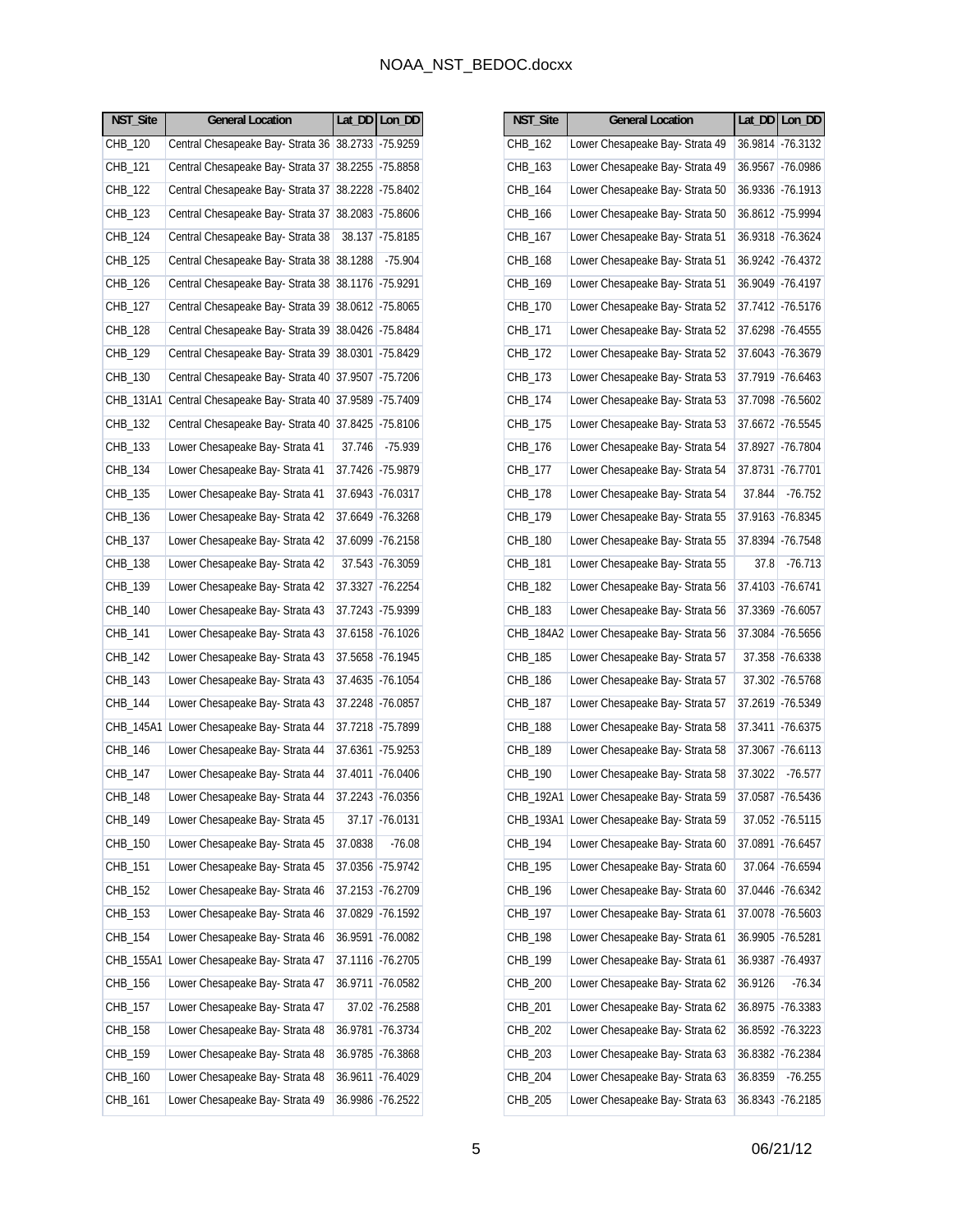| <b>NST Site</b> | <b>General Location</b>         | Lat_DD Lon_DD     |
|-----------------|---------------------------------|-------------------|
| CHB 206         | Lower Chesapeake Bay- Strata 64 | 36.8226 - 76.2914 |
| CHB 207         | Lower Chesapeake Bay- Strata 64 | 36.7905 -76.3056  |
| CHB 208         | Lower Chesapeake Bay- Strata 64 | 36.7443 - 76.2971 |

| NST_Site | <b>General Location</b>                  |         | Lat_DD Lon_DD     |
|----------|------------------------------------------|---------|-------------------|
| CHB 209  | Lower Chesapeake Bay- Strata 65          |         | 37.385 -76.4005   |
| CHB 210  | Lower Chesapeake Bay- Strata 65          |         | 37.3184 - 76.3604 |
|          | CHB 211A1 Lower Chesapeake Bay-Strata 65 | 37.2921 | -76.392           |

Please note as of 20 June 2012 that there is no current GIS coverage or positional information available describing the sampling strata. Only description and images of sampling strata were taken from the following report:

Hartwell, S.I. and J Hameedi. 2007 Magnitude and Extent of Contaminated Sediment and Toxicity in Chesapeake Bay. NOAA Technical Memorandum NOS NCCOS 47. 234 pp.



Figure 2. Map of upper Chesapeake Bay showing strata boundaries and sampling sites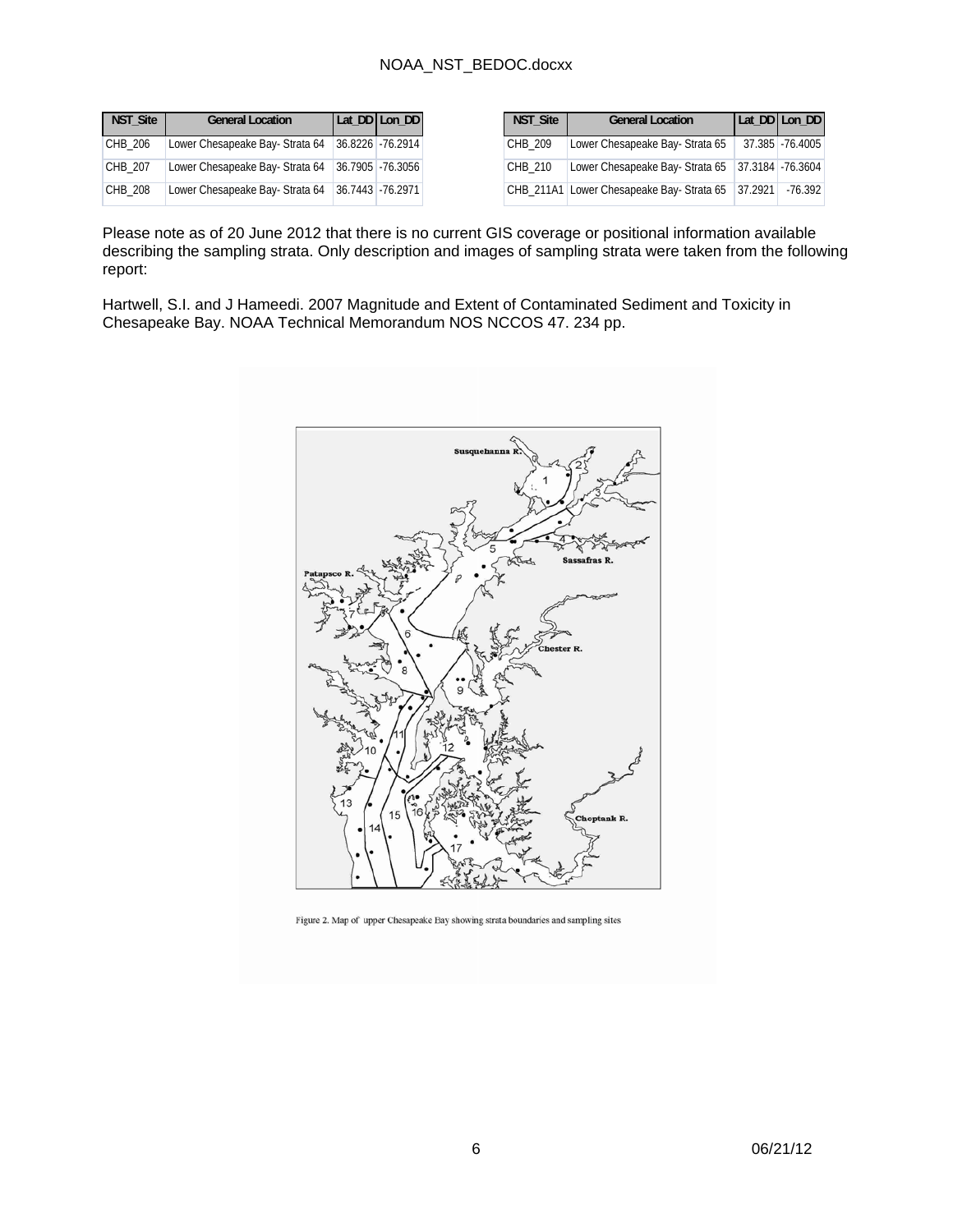

Figure 3. Map of central Chesapeake Bay showing strata boundaries and sample sites.



Figure 4. Map of lower Chesapeake Bay showing strata boundaries and sampling sites. Strata 53-55 were the south, channel, and north areas of the Rappahannock R respectively (inset). Strata 56-58 were the north, channel, and south areas of the York R. respectively.

 $\bar{t}$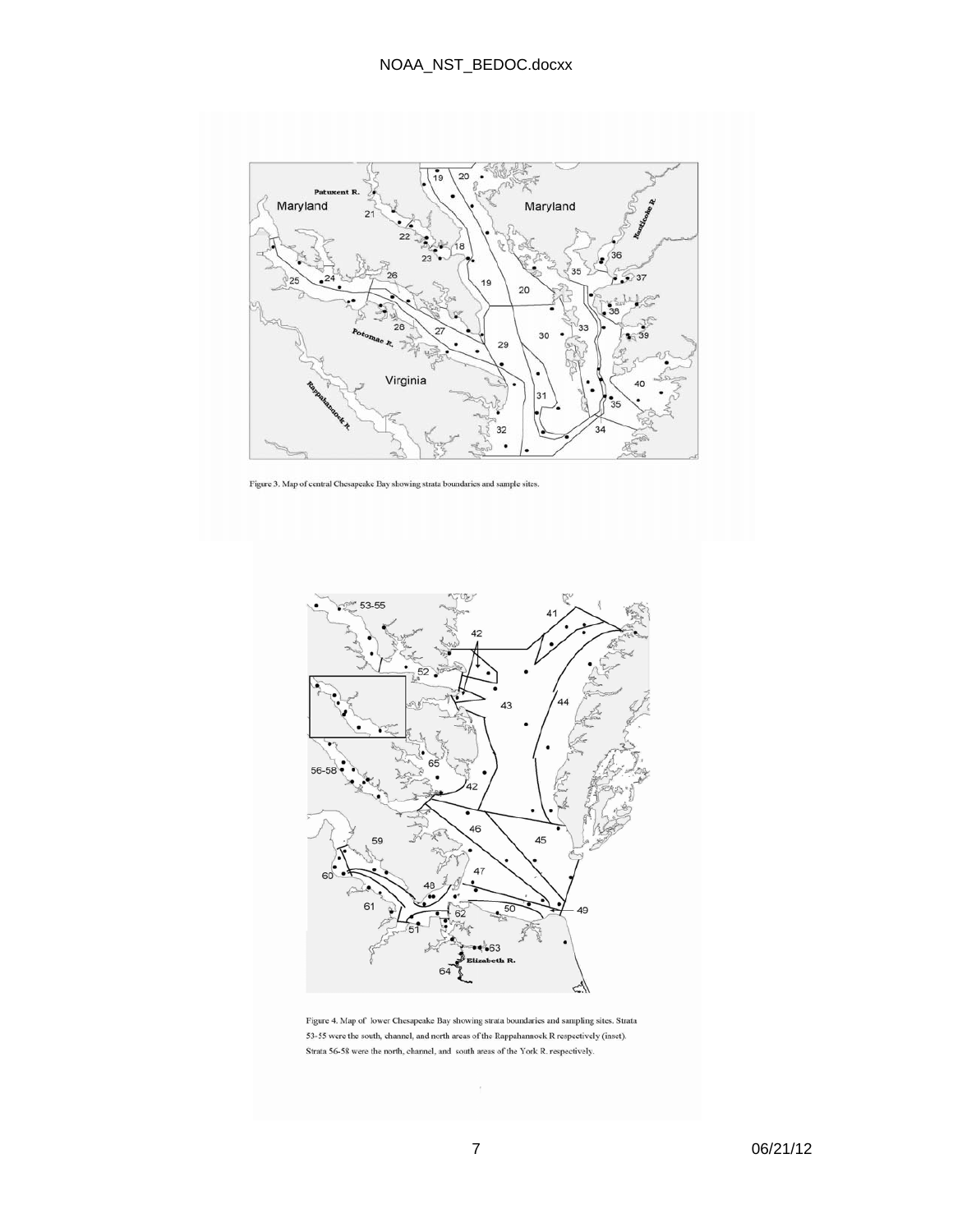#### # METHODOLOGY DESCRIBING FIELD COLLECTION OF SAMPLES

Two sediment samples were taken at each site in addition to salinity, temperature, and oxygen readings at the surface and bottom of the water column. Samples were collected on board the NOAA ship FERREL or from her launch in shallow water. A total of 210 sites were sampled. Site #165 and all its alternates were inaccessible.

Toxicity and chemistry samples were collected with a Kynar-coated 0.1m2 Young-modified Van Veen grab sampler. Sampling gear was initially washed with soap, rinsed with deionized water, rinsed with acetone, followed by an acid wash with 10% hydrochloric acid and again rinsed with deionized water. At each site, the sampler was rinsed with acetone and deionized water immediately prior to sampling. Only the upper 2-3 cm of the sediment was used in order to assure collection of recently deposited materials. A sediment sample was discarded if the jaws of the grab were open, the sample was partly washed out, or if the sediment sample in the grab was less than 5 cm deep. Sediments were removed with a scoop made of high-impact styrene. Sediment was composited in an acetone rinsed, high-density polyethylene (HDPE) bucket.

For a collaborative effort with the EPA Chesapeake Bay Program, a replicate benthos sample was also taken. The entire contents of an acceptable sample (at least 5 cm deep) were sieved on site through 0.5mm mesh. All organisms were retained in 500/2500 ml plastic Nalgene bottles and preserved in diluted 10% neutral buffered formalin containing Rose Bengal. This sample was delivered to the Bay Program contract lab for analysis and application of the CBP benthic Index of Biotic Integrity (B\_IBI), (Llanso, 2002). Included in the B IBI analysis is a measure of biomass as ash-free dry weight, which requires destruction of the samples after species enumeration.

Between each deployment of the sampler, the bucket was covered with an HDPE lid to minimize sample oxidation and exposure to atmospheric contamination. Additional grab samples were taken and the top layer of sediment was collected and composited until sufficient volume (7-8 L) of sediment for all the toxicity bioassays and chemical analyses was collected. The material was thoroughly homogenized in the field with an acetone-rinsed, stainless steel mixer attachment on an electric drill. This composite sample was subdivided for distribution to various testing laboratories. Sampling procedures in the smaller launch were exactly the same except a smaller PONAR sampler (0.04 m2 surface area grab) was deployed by hand. All subsamples were either stored on ice or frozen, as appropriate, prior to shipment to laboratories ashore.

### # METHODOLOGY DESCRIBING CHAIN OF CUSTODY FOR BIOLOGICAL LAB SAMPLES

Details involving the chain of custody for biological, sediment and water quality samples are unavailable as of 06/20/2012.

### # BIOLOGICAL ENUMERATION TECHNIQUES

 In the lab all samples were sieved through either a 0.5 mm screen using an elutriative process. Organisms were sorted from detritus under a dissecting microscope and identified to the lowest practical taxonomic level and counted. Oligochaetes and chironomids were mounted on slides and examined under a compound microscope for genus and species identification. Any taxa requiring slide mounting for identification are excluded from biomass measurements. Approximately 10 % of samples are reprocessed as a QA/QC check. Species identifications are verified by comparison to voucher specimens

### #FORMULAS AND CALCULATIONS FOR BIOLOGICAL DATA

>Taxonomic Abundance and biomass Data

Multiplication of organism count per size class by gear conversion factor will give concentration of organisms per area value.

### #INDEX OF BIOTIC INTEGRETY CALCULATIONS

All Chesapeake Bay Index of Biotic Integrity Data has been calculated using the protocol described in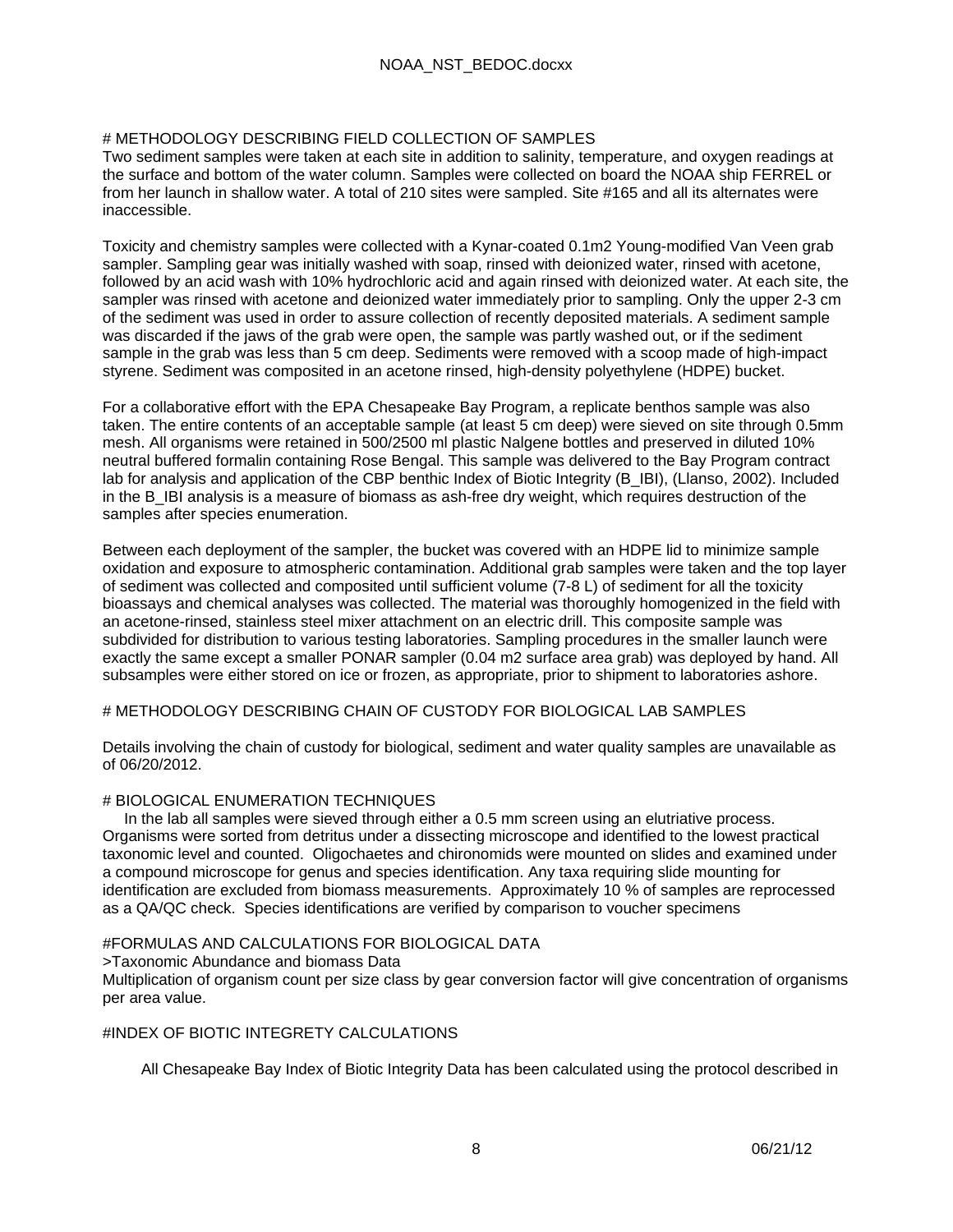Alden, R. W., III, D. M. Dauer, J. A. Ranasinghe, L. C. Scott, and R. J. Llansó. 2002. Statistical verification of the Chesapeake Bay Benthic Index of Biotic Integrity. Environmetrics, 13:473-498.

Further details can be found at http://www.esm.versar.com/Vcb/Benthos/docs/ChesBayBIBI.PDF

### # BIOLOGICAL VARIABLES QA/QC PLAN FOR PROJECT

 All sorting and identifying operations were conducted, QA/QC checked in accordance with the Versar ESM Operations Benthic Laboratory Operations Manual. All variables were checked for accuracy and admissibility by computer program.

#BIOLOGOCAL VARIABLE NAMES, MEASUREMENT UNITS AND DESCRIPTIONS

>PARAMETER: AFDW (taxon ash free dry weight in grams)

-COLLECTION METHODS: Hydraulic Grab, Ponar Grab or Post Hole Digger, [starting in 1989 a WildCo Box Corer was also used for sampling] followed by field sieving through a 0.5 mm sieve. Organisms and detritus retained in sieve were transferred into labeled jars and preserved in 10% buffeted formalin with rose Bengal. The bottom depth at each stratum determined the type of gear used to collect benthos. A hand operated box core was used on all strata with a total depth less than three meters. At Station depths between 3 and 9 meters a hydraulic grab was used. Sampling of deeper habitats was performed with either a Ponar grab or a WildCo box corer.

-SAMPLE PRESERVATIVES: 10% buffered formalin with rose bengal transferred to 70% propanol

-SAMPLE STORAGE ENVIRONMENT: Plastic bottles

-TIME IN STORAGE: Until commencement of processing

-LABORATORY TECHNIQUES WITH REFERENCES: For data collected in 1984, actual biomass determinations were made by the groupings of mollusks, crustacean, worm and miscellaneous. Actual determination of ash free dry weight by group was done by drying samples at 60 degree. C to a constant weight, ashing in a muffle

furnace, and weighed.

Ash-free dry weight biomass is measured directly for each species (with the exceptions listed below) by drying the organisms to a constant weight at 60 C and ashing in a muffle furnace at 500 C for four hours and re-weighing (ash weight). The difference between dry weight and ash weight is the ash free weight. Because oligochaetes and chironomids require slide mounting for identification, species-specific biomass for Oligochaeta and Chironomidae is not provided except for Tubificoides spp., Branchiura sowerbyi, and Coelotanypus spp., which do not require slide mounting for identification. Bivalves are crushed to open the shells and expose the animal to drying and ashing (shells included).

>DATA ENTRY METHOD: Direct planimeter to computer link >DATA VERIFICATION: Checked by computer programs

>PARAMETER: COUNT (# of a benthic taxon per sample)

-COLLECTION METHODS: Hydraulic Grab, Ponar Grab or Post Hole Digger [starting in 1989 a WildCo Box Corer was also used for sampling] followed by field sieving through a 0.5mm sieve and preserved in the field. Organisms and detritus retained in sieve were transferred into labeled jars and preserved in 10% buffeted formalin with rose bengal. The bottom depth at each stratum determined the type of gear used to collect benthos. A hand operated box core was used on all strata with a total depth less than three meters. At Station depths between 3 and 9 meters a hydraulic grab was used. Sampling of deeper habitats was performed with either the Ponar grab or WildCo box corer.

-SAMPLE PRESERVATIVES: 10% buffered formalin with Rose Bengal transferred to 70% ethanol after sorting.

-SAMPLE STORAGE ENVIRONMENT: Plastic (Nalgene) Bottles

-TIME IN STORAGE: Until commencement of processing

-LAB TECHNIQUES WITH REFERENCES: Laboratory Technique: Most organisms are separated from the detritus in gridded Pettri dishes and sorted into major taxa using binocular dissecting microscopes. After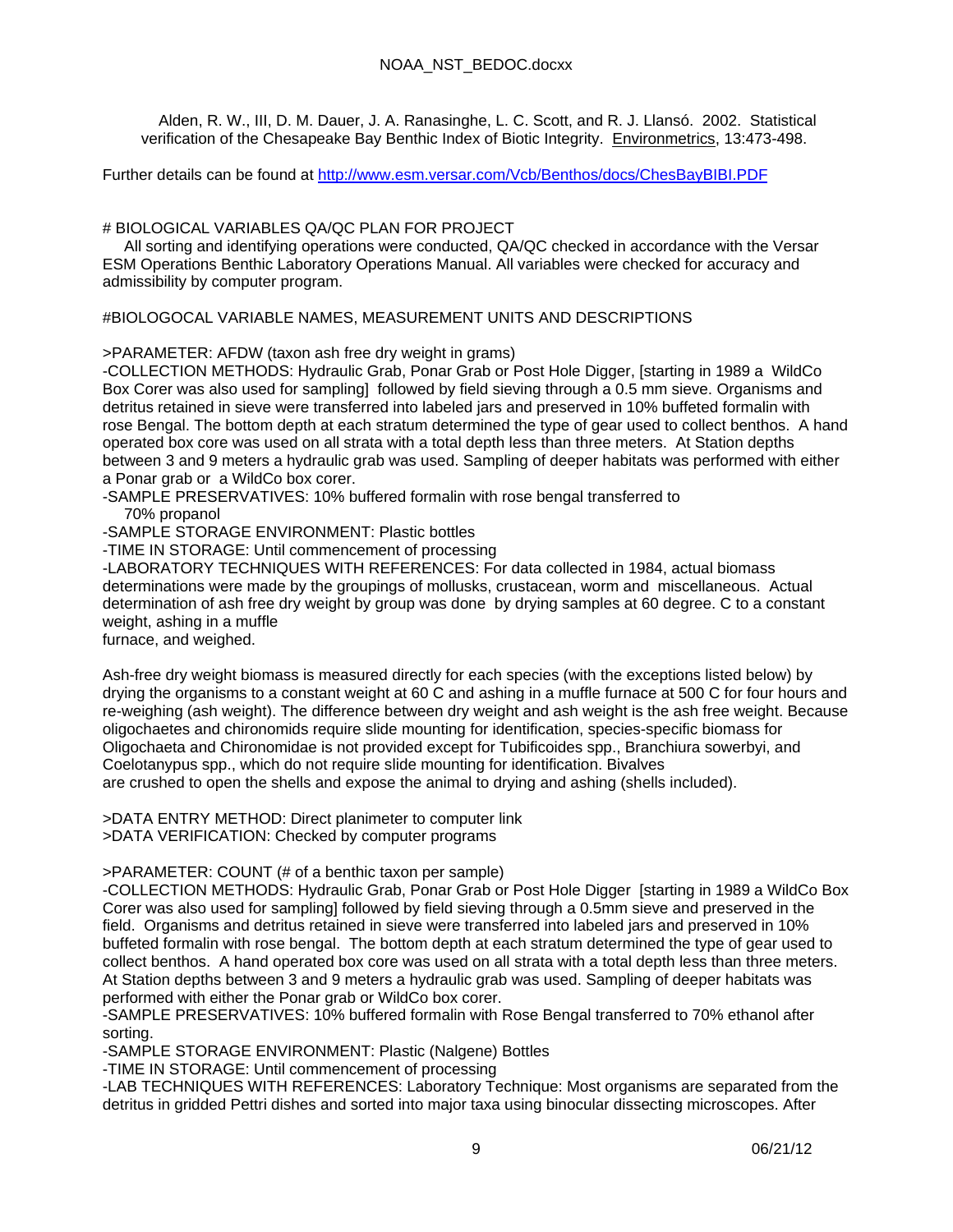sorting, the organisms are stored in 70% ethanol and subsequently identified to the lowest possible taxonomic level (usually species) and counted. Fragments without heads are eliminated from the counts but included in biomass determinations. Oligochaetes and chironomids are mounted on microscope slides, examined under a compound microscope, and identified to genus and species following procedures based upon currently accepted practices in benthic ecology. If the number of oligochaetes or chironomids in a sample is between 20 and 300 individuals, the sample is split and approximately 50% of the specimens are mounted. The remaining portion is saved and used in biomass determinations. Evenly spreading the specimens in a gridded tray and selecting half of the total number of grids at random split the sample. If the number of individuals is greater than 300, grids are selected randomly until 150 specimens are mounted. Total taxonomic counts for each oligochaete and chironomid species are adjusted by the proportion of the total number of specimens mounted in the sample.

>DATA ENTRY METHOD: Double key punch to disk. Data is then entered to SAS data sets for management and storage.

>DATA VERIFICATION: Visually verified twice and then checked by computer programs.

#### # SPECIES INHOUSE CODES AND SCIENTIFIC NAMES

Note inhouse species codes found in this data set are not the standard inhouse codes used by Versar Inc. These appear to be some variant on NOAA NODC CODES. Versar normally employed Maryland Power Plant species codes for taxonomic identification.

#### > IN HOUSE SPECIES LIST

The in-house species codes and Latin Names found in this data set are as follows:

| SPEC_CODE    | PI_LBL                                          | SPEC_CODE  | PI_LBL                |            | SPEC_CODE | PI_LBL                           |
|--------------|-------------------------------------------------|------------|-----------------------|------------|-----------|----------------------------------|
| 648933000021 | Chironomidae pupae                              | 51080101   | Odostomia spp.        | 3901       |           | Turbellaria                      |
| 5001600101   | Capitella capitata complex                      | 51080102   | Turbonilla spp.       | 3906030101 |           | Stylochus ellipticus             |
| 61693799     | Ameroculodes species                            | 61690201   | Ampelisca spp.        | 43         |           | Nemertina                        |
| 6489603618   | complex<br>Polypedilum halterale group          | 61691507   | Unciola spp.          | 500102     |           | Polynoidae                       |
| 5009029899   | Tubificidae imm. with                           | 61692110   | Melita spp.           | 5001021806 |           | Lepidametria commensalis         |
|              | capilliform chaetae                             | 61693303   | Listriella spp.       | 5001080302 |           | Bhawania heteroseta              |
| 5009029999   | Tubificidae imm. without<br>capilliform chaetae | 61830602   | Pagurus spp.          | 5001100301 |           | Pseudeurythoe                    |
| 50012102     | Microphthalmus spp.                             | 64181204   | Oecetis spp.          | 500113     |           | paucibranchiata<br>Phyllodocidae |
| 50012501     | Nephtys spp.                                    | 64892501   | Culicoides spp.       | 5001130207 |           | Eteone heteropoda                |
| 50012701     | Glycera spp.                                    | 64893902   | Coelotanypus spp.     | 5001130211 |           | Eteone foliosa                   |
| 50014005     | Orbinia spp.                                    | 64894502   | Procladius spp.       | 5001131410 |           | Phyllodoce arenae                |
| 50014016     | Leitoscoloplos spp.                             | 64894601   | Tanypus spp.          | 5001210701 |           | Parahesione luteola              |
| 50014304     | Polydora spp.                                   | 64896006   | Chironomus spp.       | 5001211502 |           | Podarke obscura                  |
| 50014320     | Scolelepis spp.                                 | 64896008   | Cryptochironomus spp. | 5001211999 |           | Podarkeopsis levifuscina         |
| 50014401     | Magelona spp.                                   | 64896013   | Dicrotendipes spp.    | 5001220102 |           | Ancistrosyllis hartmanae         |
| 50014901     | Chaetopterus spp.                               | 64896020   | Harnischia spp.       | 5001220201 |           | Sigambra tentaculata             |
| 50015804     | Travisia spp.                                   | 64896209   | Rheotanytarsus spp.   | 5001220401 |           | Cabira incerta                   |
| 50016003     | Notomastus spp.                                 | 64896213   | Tanytarsus spp.       | 500123     |           | Syllidae                         |
| 50016808     | Polycirrus spp.                                 | 77000102   | Phoronis spp.         | 5001230701 |           | Exogone dispar                   |
| 50090209     | Tubificoides spp.                               | 0000000000 | No Organisms Present  | 5001231701 |           | Parapionosyllis longicirrata     |
| 50090308     | Nais spp.                                       | 3740       | Anthozoa              | 500124     |           | Nereididae                       |
| 51035001     | Epitonium spp.                                  | 3759010101 | Edwardsia elegans     | 5001240305 |           | Neanthes arenaceodentata         |
| 51050801     | Nassarius spp.                                  |            |                       |            |           |                                  |
|              |                                                 |            |                       |            |           |                                  |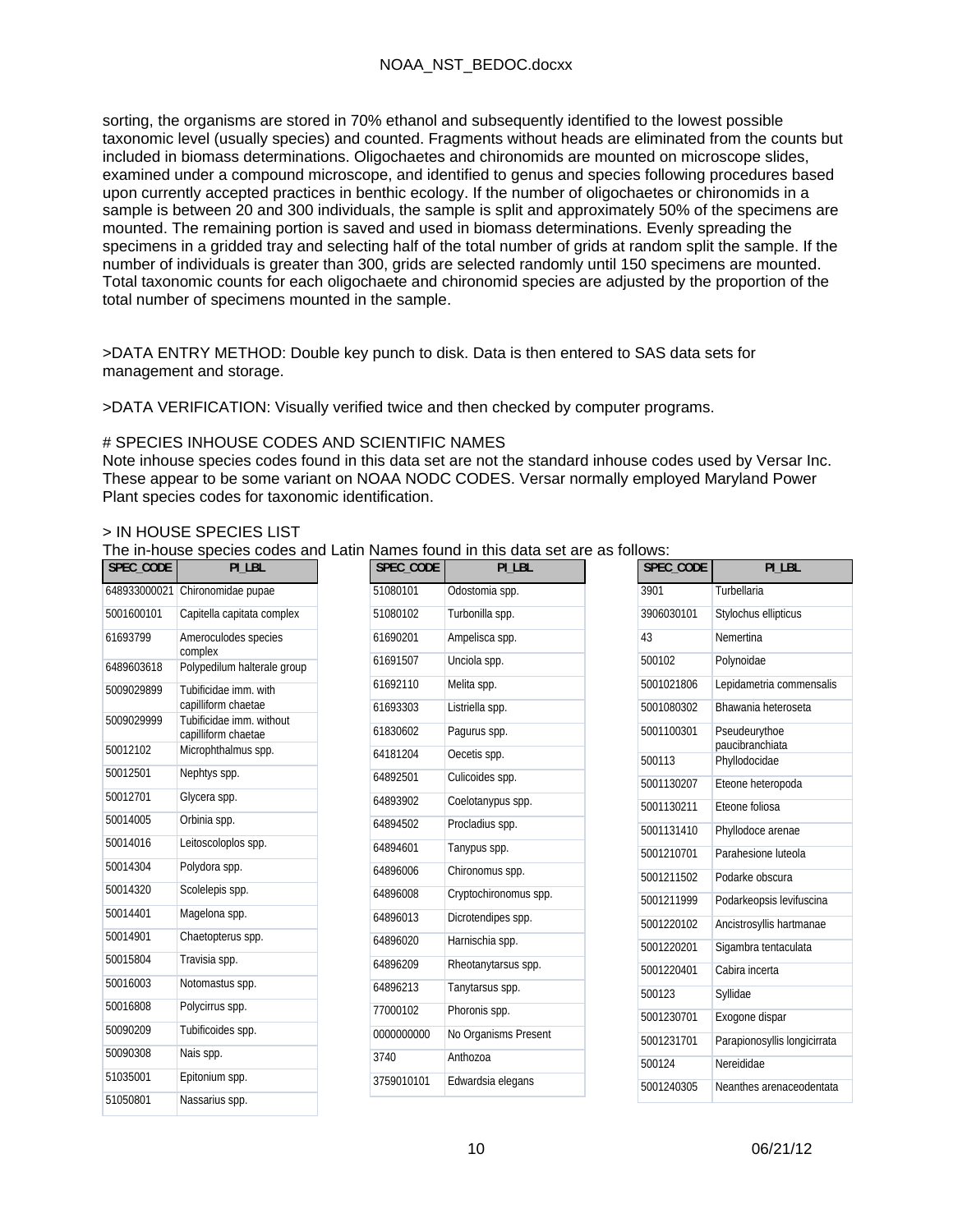| SPEC_CODE  | PI LBL                    |
|------------|---------------------------|
| 5001240309 | Neanthes succinea         |
| 5001240801 | Laeonereis culveri        |
| 500125     | Nephtyidae                |
| 5001250114 | Nephtys bucera            |
| 5001250115 | Nephtys incisa            |
| 5001250117 | Nephtys picta             |
| 5001250303 | Aglaophamus verrilli      |
| 5001270104 | Glycera americana         |
| 5001270105 | Glycera dibranchiata      |
| 5001270201 | Hemipodus roseus          |
| 5001280104 | Glycinde solitaria        |
| 5001290201 | Diopatra cuprea           |
| 500140     | Orbiniidae                |
| 5001400307 | Scoloplos rubra           |
| 5001401699 | Leitoscoloplos robustus   |
| 5001410302 | Paraonis fulgens          |
| 500143     | Spionidae                 |
| 5001430448 | Polydora cornuta          |
| 5001430506 | Prionospio steenstrupi    |
| 5001430517 | Prionospio perkinsi       |
| 5001430602 | Marenzelleria viridis     |
| 5001431001 | Spiophanes bombyx         |
| 5001431701 | Paraprionospio pinnata    |
| 5001431801 | Streblospio benedicti     |
| 5001432006 | Scolelepis texana         |
| 5001433599 | Apoprionospio pygmaea     |
| 5001490101 | Chaetopterus variopedatus |
| 5001490302 | Spiochaetopterus costarum |
| 500150     | Cirratulidae              |
| 5001500399 | Tharyx sp. A Morris       |
| 5001600201 | Heteromastus filiformis   |
| 5001600399 | Notomastus sp. A Ewing    |
| 5001600401 | Mediomastus ambiseta      |
| 5001601399 | Amastigos caperatus       |
| 500163     | Maldanidae                |
| 5001630103 | Sabaco elongatus          |
| 5001630202 | Clymenella torquata       |
| 5001632101 | Macroclymene zonalis      |
| 5001640102 | Owenia fusiformis         |
| 5001660302 | Pectinaria gouldii        |
| 5001670309 | Hobsonia florida          |
| 5001670802 | Asabellides oculata       |

| SPEC_CODE  | PI_LBL                     |
|------------|----------------------------|
| 5001682001 | Loimia medusa              |
| 500170     | Sabellidae                 |
| 5001701502 | Manayunkia aestuarina      |
| 5009020304 | Branchiura sowerbyi        |
| 5009020501 | Limnodrilus hoffmeisteri   |
| 5009020507 | Limnodrilus claparedianus  |
| 5009020801 | Aulodrilus pigueti         |
| 5009021305 | Monopylephorus rubroniveus |
| 51         | Gastropoda                 |
| 510313     | Hydrobiidae                |
| 5103130501 | Littoridinops tenuipes     |
| 5103500108 | Epitonium rupicola         |
| 5103760204 | Natica pusilla             |
| 510503     | Columbellidae              |
| 5105080102 | Nassarius vibex            |
| 5105080103 | Nassarius trivittatus      |
| 5108010136 | Odostomia engonia          |
| 5108010209 | Turbonilla interrupta      |
| 5110010403 | Rictaxis punctostriatus    |
| 5110040103 | Acteocina canaliculata     |
| 5110120102 | Haminoea solitaria         |
| 5127       | Nudibranchia               |
| 55         | Bivalvia                   |
| 5502020204 | Nucula proxima             |
| 5502040511 | Yoldia limatula            |
| 550601     | Arcidae                    |
| 5507010101 | Mytilus edulis             |
| 5515010102 | Parvilucina crenella       |
| 5515250102 | Spisula solidissima        |
| 5515250301 | Mulinia lateralis          |
| 5515250401 | Rangia cuneata             |
| 5515290301 | Ensis directus             |
| 551531     | Tellinidae                 |
| 5515310116 | Macoma balthica            |
| 5515310119 | Macoma mitchelli           |
| 5515310205 | Tellina agilis             |
| 5515330201 | Tagelus plebeius           |
| 5515330202 | Tagelus divisus            |
| 5515370201 | Mytilopsis leucophaeata    |
| 5515450201 | Corbicula fluminea         |
| 551546     | Sphaeriidae                |
| 5515471301 | Gemma gemma                |

| SPEC_CODE  | $PI$ _LBL                 |
|------------|---------------------------|
| 5517010201 | Mya arenaria              |
| 5520020107 | Pandora gouldiana         |
| 5520050206 | Lyonsia hyalina           |
| 60         | Pycnogonida               |
| 6134020114 | Balanus improvisus        |
| 615301     | Mysidae                   |
| 6153011508 | Neomysis americana        |
| 6153019998 | Americamysis almyra       |
| 6154040110 | Leucon americanus         |
| 6154050801 | Oxyurostylis smithi       |
| 6154080201 | Almyracuma proximoculi    |
| 6154090202 | Cyclaspis varians         |
| 6157150202 | Leptochelia dubia         |
| 6157159999 | Hargeria rapax            |
| 6160010201 | Cyathura polita           |
| 6160010202 | Cyathura burbancki        |
| 6160010301 | Ptilanthura tenuis        |
| 6161020601 | Ancinus depressus         |
| 6161020702 | Sphaeroma quadridentatum  |
| 6162020215 | Synidotea laticauda       |
| 6162020601 | Erichsonella attenuata    |
| 6162020703 | Edotea triloba            |
| 6162030101 | Chiridotea almyra         |
| 6162030103 | Chiridotea caeca          |
| 6169020108 | Ampelisca abdita          |
| 6169020109 | Ampelisca vadorum         |
| 6169020110 | Ampelisca verrilli        |
| 6169060701 | Leptocheirus plumulosus   |
| 6169100101 | Batea catharinensis       |
| 616915     | Corophiidae               |
| 6169150102 | Cerapus tubularis         |
| 6169150703 | Unciola irrorata          |
| 6169159798 | Apocorophium lacustre     |
| 6169159998 | Monocorophium acherusicum |
| 6169210301 | Elasmopus laevis          |
| 6169210705 | Gammarus daiberi          |
| 6169211006 | Melita nitida             |
| 6169220602 | Acanthohaustorius millsi  |
| 6169220901 | Lepidactylus dytiscus     |
| 6169330301 | Listriella barnardi       |
| 6169330302 | Listriella clymenellae    |
| 6169379899 | Americhelidium americanum |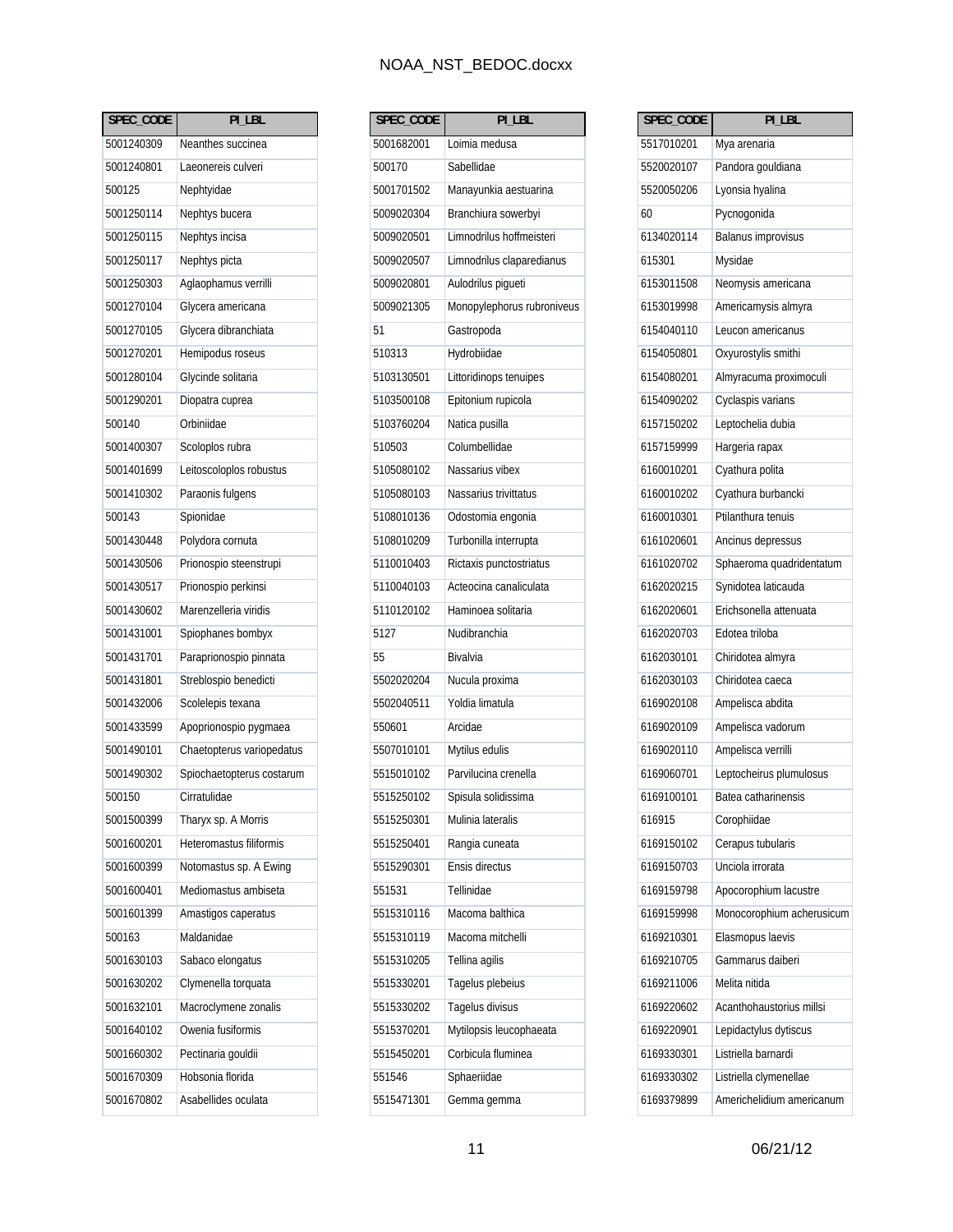| SPEC CODE  | PI LBL                 | SPEC CODE  | PI LBL                   | SPEC CODE  |
|------------|------------------------|------------|--------------------------|------------|
| 6169421502 | Rhepoxynius hudsoni    | 6189020901 | Rhithropanopeus harrisii | 8401       |
| 6171010727 | Caprella penantis      | 618906     | Pinnotheridae            | 840603     |
| 6171010901 | Paracaprella tenuis    | 6489050209 | Chaoborus punctipennis   | 8406030108 |
| 6179150101 | Ogyrides alphaerostris | 8120       | Ophiuroidea              | 8500010101 |
| 6183120301 | Euceramus praelongus   | 8178010202 | Leptosynapta tenuis      |            |
| 6184       | Brachyura              | 8201010302 | Saccoglossus kowalevskii |            |

# METHODOLOGY DESCRIBING CHAIN OF CUSTODY FOR WATER QUALITY AND SAMPLES Details involving the chain of custody for biological, sediment and water quality samples are unavailable as of 06/20/2012.

# WATER QUALITY AND SEDIMENT ANALYSIS TECHNIQUES

>PARAMETER: TOTAL\_DEPTH(Total Station Depth, Meters) -COLLECTION METHODS: Ships fathometer -SAMPLE PRESERVATIVES: None -SAMPLE STORAGE ENVIRONMENT: None -TIME IN STORAGE: None -LAB TECHNIQUES WITH REFERENCES: Lauenstein G. G. and A. Y. Cantillo. (1993) Sampling and Analytical Methods of the National Status and Trends Program National Benthic Surveillance and Mussel Watch Projects 1984-1992 Volume II Comprehensive Descriptions of Complementary Measurements. Silver Spring, MD NOAA Technical Memorandum NOS ORCA 71 102 pp. >PARAMETER: Latitude and Longitude (Degrees, decimal minutes and seconds) -COLLECTION METHODS: Global Positioning System (GPS) -SAMPLE PRESERVATIVES: None -SAMPLE STORAGE ENVIRONMENT: None -TIME IN STORAGE: None -LAB TECHNIQUES WITH REFERENCES: Station latitudes and longitudes are determined by GPS using WGS84 coordinates. >PARAMETER: SAMPLE\_DEPTH (Sampling Depth, Meters) -COLLECTION METHODS: Assorted model YSI CTDS SAMPLE PRESERVATIVES: N/A -SAMPLE STORAGE ENVIRONMENT: N/A

-TIME IN STORAGE: N/A -LAB TECHNIQUES WITH REFERENCES: Lauenstein G. G. and A. Y. Cantillo. (1993) Sampling and Analytical Methods of the National Status and Trends Program National Benthic Surveillance and Mussel Watch Projects 1984-1992 Volume II Comprehensive Descriptions of Complementary Measurements. Silver Spring, MD NOAA Technical Memorandum NOS ORCA 71 102 pp.

>PARAMETER: WTEMP (Water Temperature, Centigrade) -COLLECTION METHODS: Thermistor attached to Assorted model YSI CTDS -SAMPLE PRESERVATIVES: N/A -SAMPLE STORAGE ENVIRONMENT: N/A -TIME IN STORAGE: N/A -LAB TECHNIQUES WITH REFERENCES: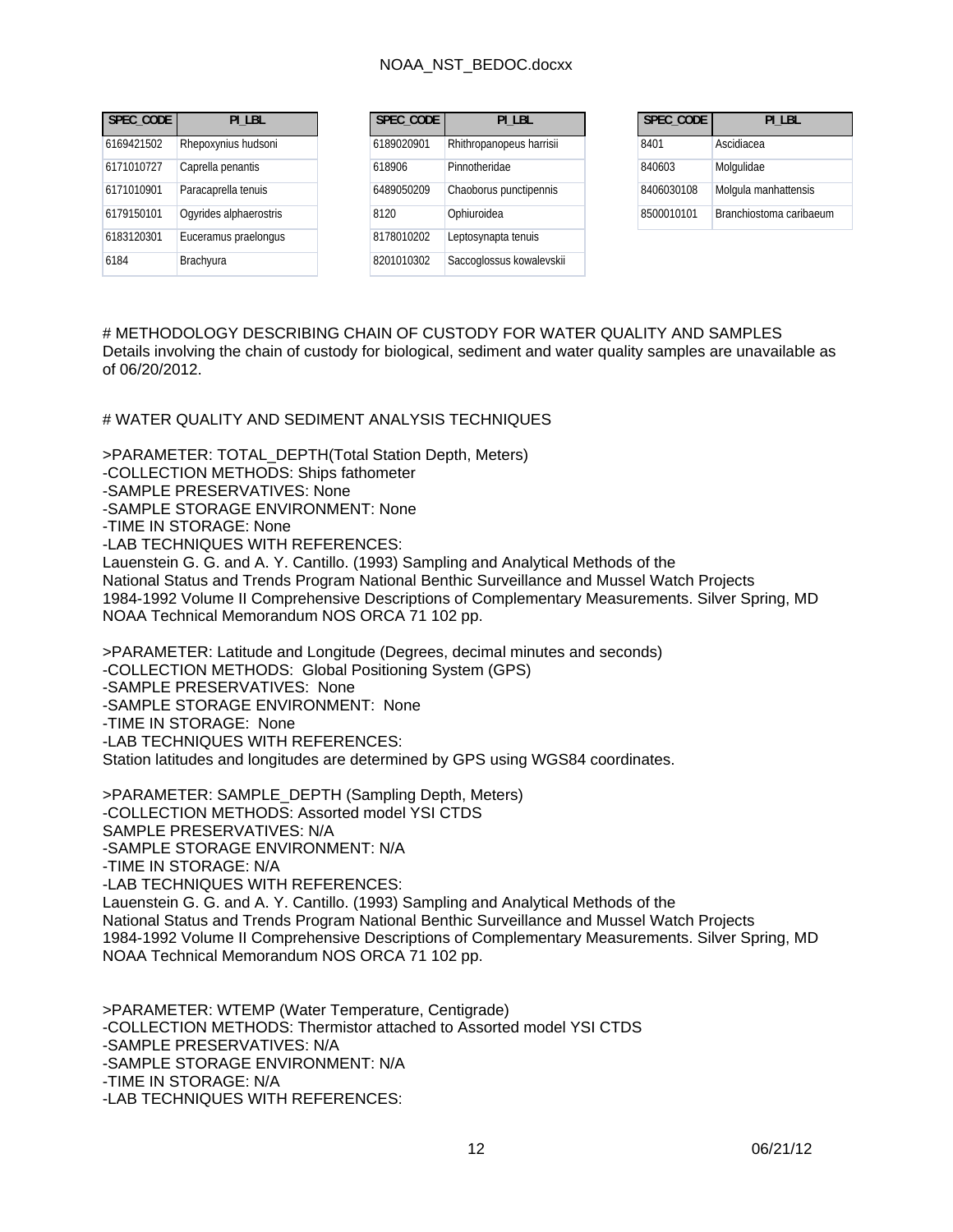Lauenstein G. G. and A. Y. Cantillo. (1993) Sampling and Analytical Methods of the National Status and Trends Program National Benthic Surveillance and Mussel Watch Projects 1984-1992 Volume II Comprehensive Descriptions of Complementary Measurements. Silver Spring, MD NOAA Technical Memorandum NOS ORCA 71 102 pp.

>PARAMETER: SPCOND (Conductivity,umHo/cm) -COLLECTION METHODS: Conductivity probes attached to Assorted model YSI CTDS -SAMPLE PRESERVATIVES: N/A -SAMPLE STORAGE ENVIRONMENT: N/A -TIME IN STORAGE: N/A -LAB TECHNIQUES WITH REFERENCES: Lauenstein G. G. and A. Y. Cantillo. (1993) Sampling and Analytical Methods of the National Status and Trends Program National Benthic Surveillance and Mussel Watch Projects 1984-1992 Volume II Comprehensive Descriptions of Complementary Measurements. Silver Spring, MD NOAA Technical Memorandum NOS ORCA 71 102 pp.

>PARAMETER: DO (Dissolved Oxygen, mg\l) -COLLECTION METHODS: Oxygen probes attached to Assorted model YSI CTDS -SAMPLE PRESERVATIVES: N/A -SAMPLE STORAGE ENVIRONMENT: N/A -TIME IN STORAGE: N/A -LAB TECHNIQUES WITH REFERENCES: Lauenstein G. G. and A. Y. Cantillo. (1993) Sampling and Analytical Methods of the National Status and Trends Program National Benthic Surveillance and Mussel Watch Projects 1984-1992 Volume II Comprehensive Descriptions of Complementary Measurements. Silver Spring, MD

NOAA Technical Memorandum NOS ORCA 71 102 pp.

>PARAMETER: SALINITY (Salinity, psu) -COLLECTION METHODS: Values calculated from temperature and conductivity probes on assorted model YSI CTDS

-SAMPLE PRESERVATIVES: N/A

-SAMPLE STORAGE ENVIRONMENT: N/A

-TIME IN STORAGE: N/A

-LAB TECHNIQUES WITH REFERENCES: N/A

Lauenstein G. G. and A. Y. Cantillo. (1993) Sampling and Analytical Methods of the National Status and Trends Program National Benthic Surveillance and Mussel Watch Projects 1984-1992 Volume II Comprehensive Descriptions of Complementary Measurements. Silver Spring, MD NOAA Technical Memorandum NOS ORCA 71 102 pp.

>PARAMETER:SAND (Sand Content, %), CLAY (Clay Content, %), Silt(Silt Content, %) -COLLECTION METHODS:

Toxicity and chemistry samples were collected with a Kynar-coated 0.1m2 Young-modified Van Veen grab sampler. Sampling gear was initially washed with soap, rinsed with deionized water, rinsed with acetone, followed by an acid wash with 10% hydrochloric acid and again rinsed with deionized water. At each site, the sampler was rinsed with acetone and deionized water immediately prior to sampling. Only the upper 2-3 cm of the sediment was used in order to assure collection of recently deposited materials. A sediment sample was discarded if the jaws of the grab were open, the sample was partly washed out, or if the sediment sample in the grab was less than 5 cm deep. Sediments were removed with a scoop made of high-impact styrene. Sediment was composited in an acetone rinsed, high-density polyethylene (HDPE) bucket. Between each deployment of the sampler, the bucket was covered with an HDPE lid to minimize sample oxidation and exposure to atmospheric contamination. Additional grab samples were taken and the top layer of sediment was collected and composited until sufficient volume (7-8 L) of sediment for all the toxicity bioassays and chemical analyses was collected. The material was thoroughly homogenized in the field with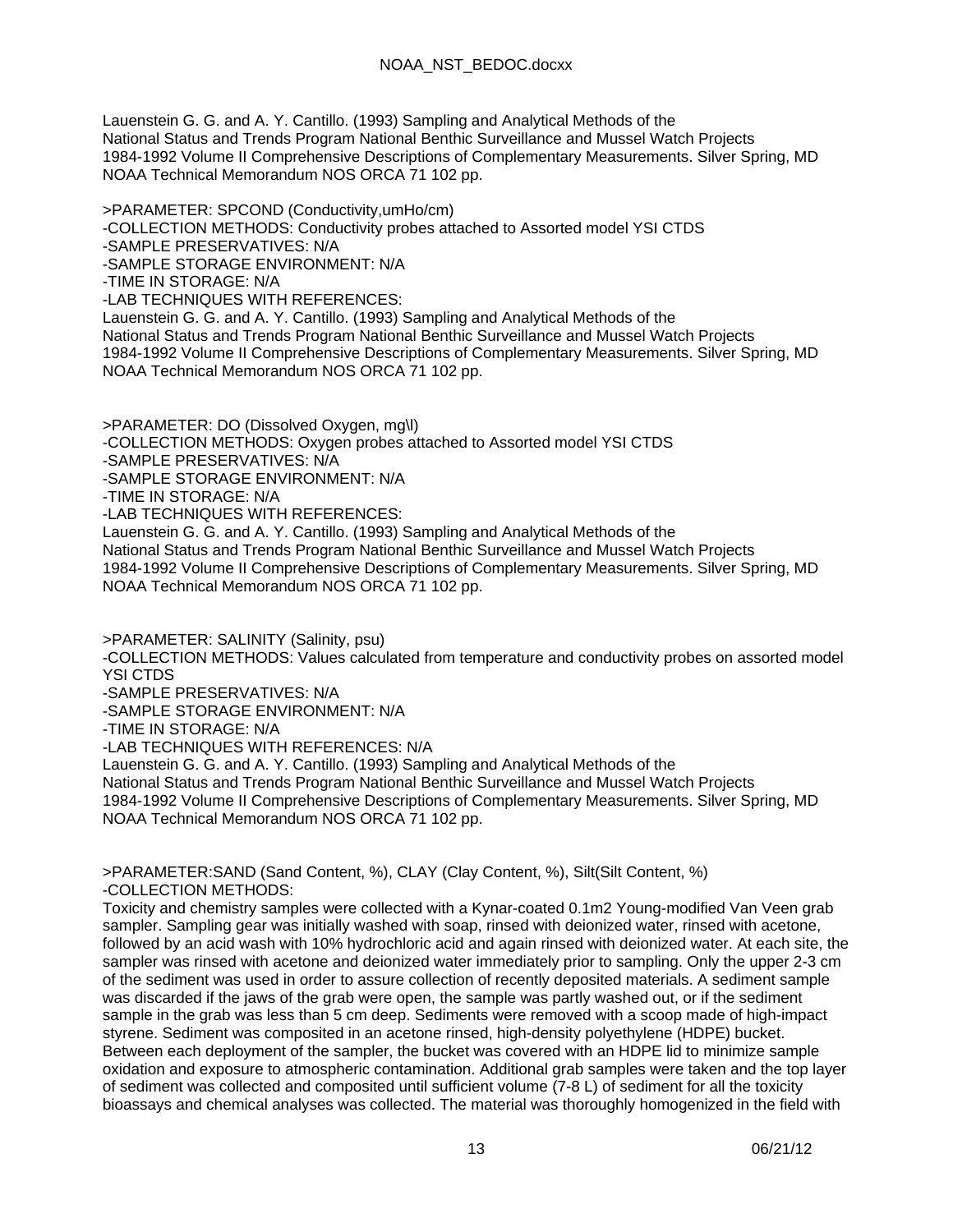an acetone-rinsed, stainless steel mixer attachment on an electric drill. This composite sample was subdivided for distribution to various testing laboratories. Sampling procedures in the smaller launch were exactly the same except a smaller PONAR sampler (0.04 m2 surface area grab) was deployed by hand. All subsamples were either stored on ice or frozen, as appropriate, prior to shipment to laboratories ashore. -SAMPLE PRESERVATIVES: None

-SAMPLE STORAGE ENVIRONMENT: Refrigerated until analysis

-TIME IN STORAGE: Holding Time Unknown

-LAB TECHNIQUES WITH REFERENCES: Particle size distribution is determined in marine sediments on the basis of the Wentworth scale method. The major size classes determined are: gravel (-2 phi to -5 phi), sand (+4 phi to -1 phi), silt (+5 phi to +7 phi), and clay (+8 phi and smaller). Determining particle size in sediments is important due to potential correlations with contaminant levels. Sediments are pre-treated with hydrogen peroxide to remove organic matter prior to particle size determination.

McDonald, S. J., D. S. Frank, J. A. Ramirez, B. Wang, and J. M. Brooks. 2006. Ancillary Methods of the National Status and Trends Program: 2000-2006 Update. Silver Springs, MD. NOAA Technical Memorandums NOS NCCOS 28. 17 pp.

>PARAMETER: TOC (Total organic carbon content in percent), TIC (Total Inorganic Carbon Content: CHN Analyzer, %)

-COLLECTION METHODS: Toxicity and chemistry samples were collected with a Kynar-coated 0.1m2 Young-modified Van Veen grab sampler. Sampling gear was initially washed with soap, rinsed with deionized water, rinsed with acetone, followed by an acid wash with 10% hydrochloric acid and again rinsed with deionized water. At each site, the sampler was rinsed with acetone and deionized water immediately prior to sampling. Only the upper 2-3 cm of the sediment was used in order to assure collection of recently deposited materials. A sediment sample was discarded if the jaws of the grab were open, the sample was partly washed out, or if the sediment sample in the grab was less than 5 cm deep. Sediments were removed with a scoop made of high-impact styrene. Sediment was composited in an acetone rinsed, high-density polyethylene (HDPE) bucket. Between each deployment of the sampler, the bucket was covered with an HDPE lid to minimize sample oxidation and exposure to atmospheric contamination. Additional grab samples were taken and the top layer of sediment was collected and composited until sufficient volume (7-8 L) of sediment for all the toxicity bioassays and chemical analyses was collected. The material was thoroughly homogenized in the field with an acetone-rinsed, stainless steel mixer attachment on an electric drill. This composite sample was subdivided for distribution to various testing laboratories. Sampling procedures in the smaller launch were exactly the same except a smaller PONAR sampler (0.04 m2 surface area grab) was deployed by hand. All subsamples were either stored on ice or frozen, as appropriate, prior to shipment to laboratories ashore.

-SAMPLE PRESERVATIVES: Frozen

-SAMPLE STORAGE ENVIRONMENT: Frozen until analysis

-TIME IN STORAGE: Holding time unknown.

-LAB TECHNIQUES WITH REFERENCES: Total carbon content is determined in dried sediments and total organic carbon is determined in dried and acidified sediments using a LECO CR-412 Carbon Analyzer. Sediment is combusted in an oxygen atmosphere and any carbon present is converted to CO2. The sample gas flows into a non-dispersive infrared (NDIR) detection cell. The NDIR detection cells measures the mass of CO2 present and the mass of the CO2 is measured relative to a calibration curve. The mass is converted to percent carbon based on the dry sample weight. The total organic carbon content is subtracted from the total carbon content to determine the total inorganic carbon content of a given sample.

McDonald, S. J., D. S. Frank, J. A. Ramirez, B. Wang, and J. M. Brooks. 2006. Ancillary Methods of the National Status and Trends Program: 2000-2006 Update. Silver Springs, MD. NOAA Technical Memorandums NOS NCCOS 28. 17 pp.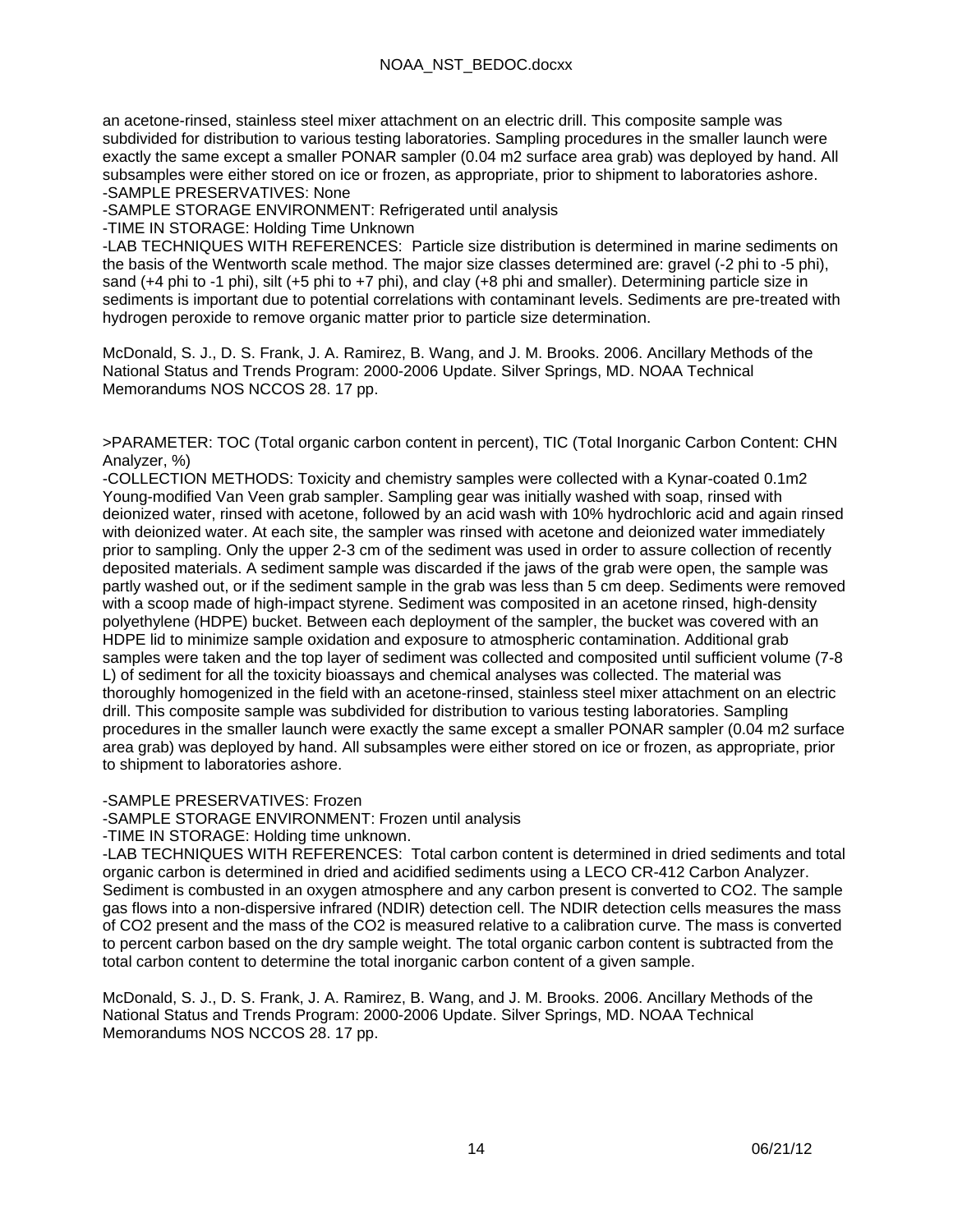#### # VARIABLES NAMES AND DESCRIPTIONS FOR DATA FILES Structures for data files on http://www.chesapeakebay.net > BENTHIC SURVEY EVENT DATA

| <b>Field Name</b> | Type          | Width | Descriptions                                   |
|-------------------|---------------|-------|------------------------------------------------|
| EVENT ID          | Number        | 8     | Database Generated Event Identification Number |
| <b>SOURCE</b>     | Text          | 6     | Data Collection Agency                         |
| SAMPLE DATE       | Text          | 8     | Sampling Date (MM/DD/YYYY)                     |
| <b>LATITUDE</b>   | <b>Number</b> | 8.5   | Latitude (Decimal Degrees- NAD83)              |
| <b>LONGITUDE</b>  | Number        | 8.5   | Longitude (Decimal Degrees-NAD83)              |
| R DATE            | Text          | 8     | Data Version Date (MM/DD/YYYY)                 |
| <b>SITETYPE</b>   | Text          | 4     | <b>Sampling Site Type</b>                      |
| <b>STATION</b>    | Text          | 15    | <b>Sampling Station</b>                        |
| TOTAL_DEPTH       | Number        | 8.1   | <b>Total Station Depth (Meters)</b>            |
| SAMPLE TIME       | Text          | 5     | Sample Collection Time (HHMM)                  |

### > BENTHIC WATER QUALITY SURVEYS

| <b>Field Name</b>     | Type   | Width | <b>Descriptions</b>                            |
|-----------------------|--------|-------|------------------------------------------------|
| EVENT ID              | Number | 8     | Database Generated Event Identification Number |
| <b>SOURCE</b>         | Text   | 6     | Data Collection Agency                         |
| SAMPLE TYPE           | Text   | 2     | <b>Sample Collection Type</b>                  |
| <b>STATION</b>        | Text   | 15    | <b>Sampling Station</b>                        |
| SAMPLE_DATE           | Text   | 8     | Sampling Date (MM/DD/YYYY)                     |
| SAMPLE DEPTH          | Number | 8.1   | Sampling Depth                                 |
| SAMPLE NUMBER         | Number | 8.0   | Sample Number                                  |
| REPORTED PARAMETER    | Text   | 15    | <b>Sampling Parameter</b>                      |
| REPORTED VALUE        | Number | 8.4   | Sampling Parameter Value                       |
| <b>REPORTED UNITS</b> | Text   | 15    | Reporting Units of Value                       |
| WQ METHOD             | Text   | 8     | Chesapeake Bay Program Parameter Analysis Code |
| R DATE                | Text   | 8     | Data Version Date (MM/DD/YYYY)                 |

## >BENTHIC SEDIMENT SURVEY DATA

| <b>Field Name</b>  | Type   | Width | <b>Descriptions</b>                            |
|--------------------|--------|-------|------------------------------------------------|
| EVENT ID           | Number | 8     | Database Generated Event Identification Number |
| <b>SOURCE</b>      | Text   | 6     | Data Collection Agency                         |
| SAMPLE TYPE        | Text   | 2     | Sample Collection Type                         |
| <b>STATION</b>     | Text   | 15    | <b>Sampling Station</b>                        |
| SAMPLE DATE        | Text   | 8     | Sampling Date (MM/DD/YYYY)                     |
| TOTAL_DEPTH        | Number | 8.1   | <b>Total Station Depth</b>                     |
| SAMPLE NUMBER      | Number | 8.0   | Sample Number                                  |
| REPORTED_PARAMETER | Text   | 15    | <b>Sampling Parameter</b>                      |
| REPORTED VALUE     | Number | 8.4   | <b>Sampling Parameter Value</b>                |
| REPORTED_UNITS     | Text   | 15    | <b>Reporting Units of Value</b>                |
| R DATE             | Text   | 8     | Data Version Date (MM/DD/YYYY)                 |

### > BENTHIC SURVEY BIOTA EVENT DATA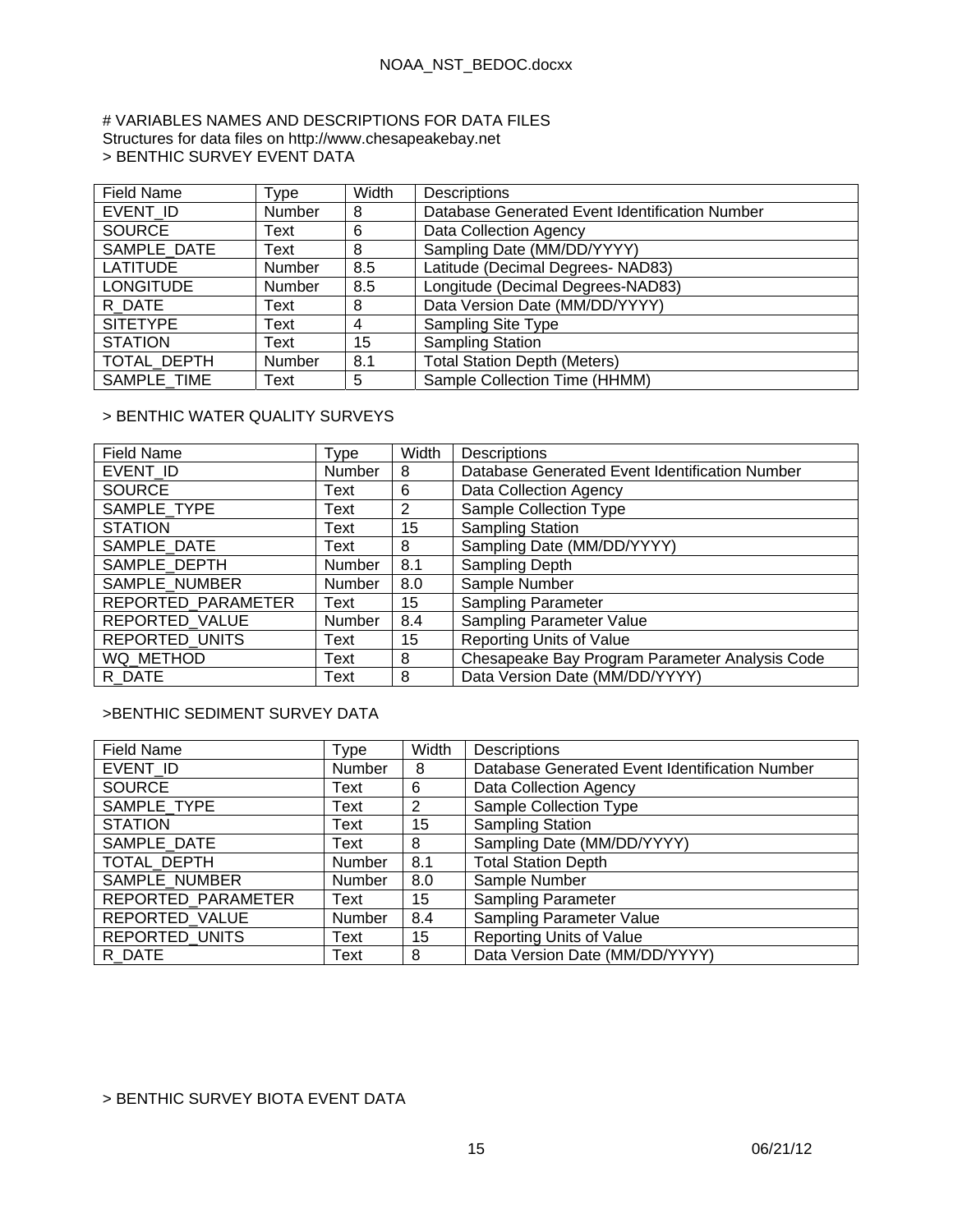| <b>Field Name</b> | Type          | Width | Description                                    |
|-------------------|---------------|-------|------------------------------------------------|
| EVENT ID          | Number        | 8     | Database Generated Event Identification Number |
| <b>SOURCE</b>     | Text          | 6     | Data Collection Agency                         |
| SAMPLE DATE       | Date/Time     | 8     | Sampling Date (MM/DD/YYYY)                     |
| <b>LATITUDE</b>   | Number        | 8.5   | Latitude (Decimal Degrees-NAD83)               |
| <b>LONGITUDE</b>  | Number        | 8.5   | Longitude (Decimal Degrees-NAD83)              |
| <b>PENETR</b>     | <b>Number</b> | 8.4   | Sampling Gear Penetration Depth (cm)           |
| R DATE            | Date/Time     | 8     | Data Version Date (MM/DD/YYYY)                 |
| SAMPLE_NUMBER     | Number        | 8.0   | Sample Number                                  |
| SITE TYPE         | Text          | 10    | <b>Sampling Site Type</b>                      |
| <b>STATION</b>    | Text          | 15    | <b>Sampling Station</b>                        |
| TOTAL DEPTH       | Number        | 8.1   | <b>Total Station Depth (Meters)</b>            |
| SAMPLE TIME       | Date/Time     | 8     | Sample Collection Time (HHMM)                  |

### >BENTHIC TAXONOMIC SURVEY DATA

| <b>Field Name</b> | Type      | Width          | Descriptions                                                  |
|-------------------|-----------|----------------|---------------------------------------------------------------|
| EVENT ID          | Number    | 8              | Database Generated Event Identification Number                |
| <b>SOURCE</b>     | Text      | 6              | Data Collection Agency                                        |
| SAMPLE TYPE       | Text      | 7              | Sample Collection Type                                        |
| <b>STATION</b>    | Text      | 15             | <b>Sampling Station</b>                                       |
| SAMPLE DATE       | Date/Time | 8              | Sampling Date (MM/DD/YYYY)                                    |
| SAMPLE NUMBER     | Number    | 8.0            | Sample Number                                                 |
| <b>GMETHOD</b>    | Text      | 3              | Chesapeake Bay Program Gear Method Code                       |
| <b>CONVFACT</b>   | Number    | 8.2            | Conversion Factor (# Individual/Sample to # Individuals/Meter |
|                   |           |                | Squared)                                                      |
| NET MESH          | Number    | 8.2            | Screen Mesh Width (Millimeters)                               |
| <b>TSN</b>        | Text      | $\overline{7}$ | <b>ITIS Taxon Serial Number</b>                               |
| LIFE STAGE        | Text      | 45             | Species Life Stage                                            |
| <b>LATIN NAME</b> | Text      | 45             | <b>Species Latin Name</b>                                     |
| REPORTING VALUE   |           |                |                                                               |
|                   | Number    | 12             | Total Count of Given Taxa in Sample                           |
| REPORTING UNITS   | Text      | 15             | <b>Reporting Units of Value</b>                               |
|                   |           |                |                                                               |
| <b>NODCCODE</b>   | Text      | 12             | National Oceanographic Data Center Species Code               |
| SPEC CODE         | Text      | 14             | <b>Agency Species Code</b>                                    |
| <b>SER NUM</b>    | Text      | 12             | Sample Serial Number                                          |
| R DATE            | Date/Time | 8              | Data Version Date (MM/DD/YYYY)                                |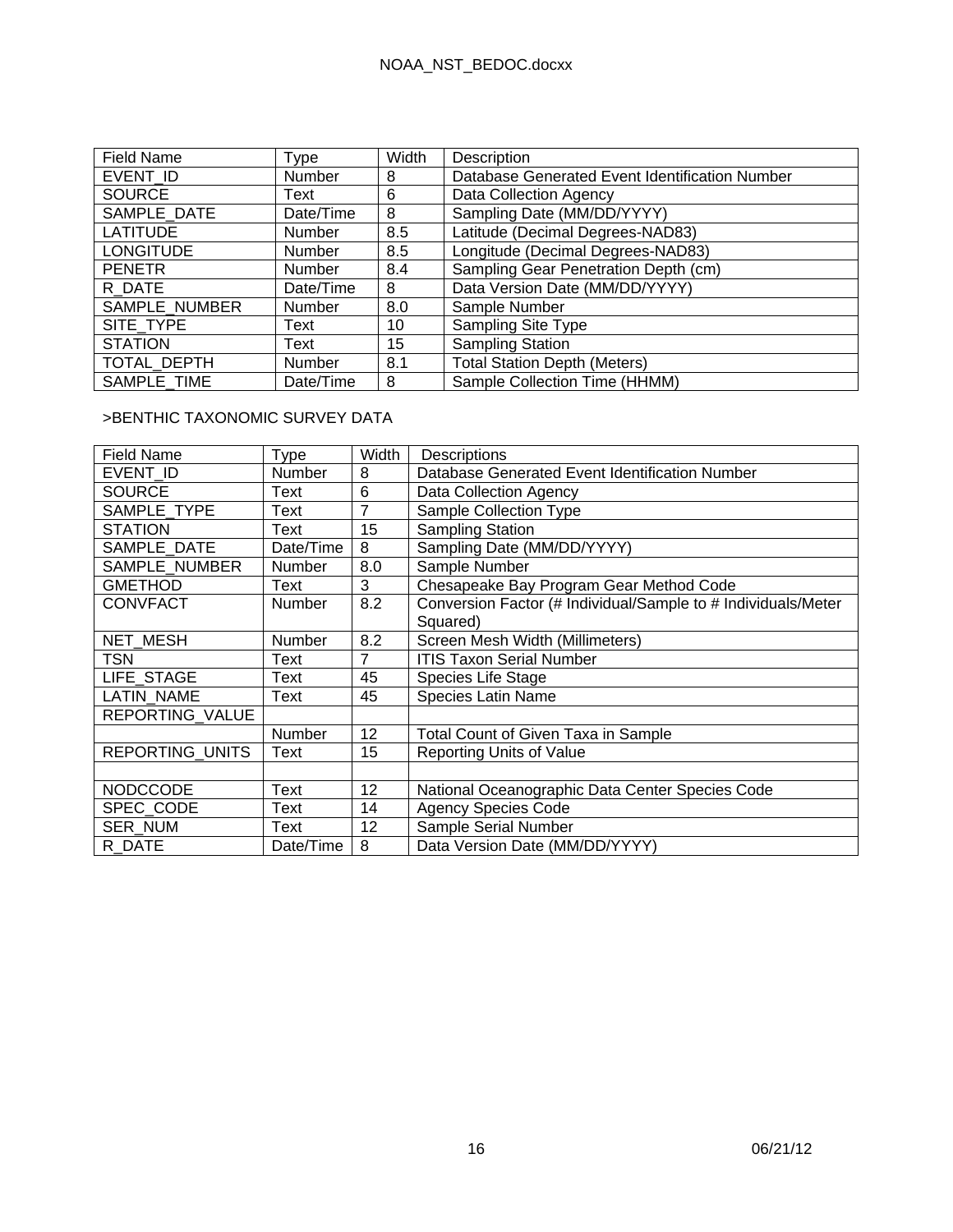### >BENTHIC BIOMASS SURVEY DATA

| Field Name        | Type          | Width | Descriptions                                    |
|-------------------|---------------|-------|-------------------------------------------------|
| EVENT ID          | Number        | 8     | Database Generated Event Identification Number  |
| <b>SOURCE</b>     | Text          | 6     | Data Collection Agency                          |
| SAMPLE TYPE       | Text          | 7     | Sample Collection Type                          |
| <b>STATION</b>    | Text          | 15    | <b>Sampling Station</b>                         |
| SAMPLE DATE       | Date/Time     | 8     | Sampling Date (MM/DD/YYYY)                      |
| SAMPLE NUMBER     | <b>Number</b> | 8.0   | Sample Number                                   |
| <b>GMETHOD</b>    | Text          | 3     | Chesapeake Bay Program Gear Method Code         |
| <b>CONVFACT</b>   | <b>Number</b> | 8.2   | Conversion Factor (# Individual/Sample to #     |
|                   |               |       | Individuals/Meter Squared)                      |
| <b>NET MESH</b>   | <b>Number</b> | 8.2   | Screen Mesh Width (Millimeter)                  |
| TSN               | Text          | 7     | <b>ITIS Taxon Serial Number</b>                 |
| <b>LIFESTAGE</b>  | Text          | 45    | Organisms Life Stage                            |
| LATIN NAME        | Text          | 45    | <b>Species Latin Name</b>                       |
| <b>VALUE TYPE</b> | Text          | 10    | <b>Actual or Estimated Parameter Value</b>      |
| REPORTING_VALUE   | <b>Number</b> | 8.4   | Taxon Biomass                                   |
| REPORTING_UNITS   | Text          | 15    | Sampling Parameter Reporting Units              |
| <b>NODCCODE</b>   | Text          | 12    | National Oceanographic Data Center Species Code |
| SPEC CODE         | Text          | 14    | <b>Agency Species Code</b>                      |
| <b>SER NUM</b>    | Text          | 12    | <b>Agency Sample Serial Number</b>              |
| R DATE            | Date/Time     | 8     | Data Version Date (MM/DD/YYYY)                  |

## >BENTHIC INDEX OF BIOTIC INTEGRITY DATA

| Field Name           | Type      | Width | Description                                    |
|----------------------|-----------|-------|------------------------------------------------|
| EVENT ID             | Number    | 8     | Database Generated Event Identification Number |
| <b>SOURCE</b>        | Text      | 6     | Data Collection Agency                         |
| SAMPLE DATE          | Date/Time | 8     | Sampling Date (MM/DD/YYYY)                     |
| <b>LATITUDE</b>      | Number    | 8.5   | Latitude (Decimal Degrees-NAD83)               |
| <b>LONGITUDE</b>     | Number    | 8.5   | Longitude (Decimal Degrees-NAD83)              |
| R DATE               | Date/Time | 8     | Data Version Date (MM/DD/YYYY)                 |
| SITE TYPE            | Text      | 10    | Sampling Site Type                             |
| <b>STATION</b>       | Text      | 15    | <b>Sampling Station</b>                        |
| TOTAL DEPTH          | Number    | 8.1   | <b>Total Station Depth (Meters)</b>            |
| SAMPLE TIME          | Date/Time | 8     | Sample Collection Time (HHMM)                  |
| <b>IBI PARAMETER</b> | Text      | 15    | <b>IBI Parameter</b>                           |
| <b>IBI VALUE</b>     | Number    | 8.4   | <b>Parameter Value</b>                         |
| <b>IBI SCORE</b>     | Number    | 8.0   | <b>Value Reporting Units</b>                   |

> The following fields may also appear in a downloaded data set:

| Name                        | Type | Width | Description                                                 |
|-----------------------------|------|-------|-------------------------------------------------------------|
| <b>BASIN</b>                | Text | 20    | Chesapeake Bay Basin Designation                            |
| HUC <sub>8</sub>            | Text | 8     | USGS Eight Digit Hydrologic Unit Code                       |
| CATALOGING UNIT DESCRIPTION | Text | 50    | <b>USGS Cataloging Unit Code Description</b>                |
| <b>FIPS</b>                 | Text | 5     | Federal Information Processing Code                         |
| <b>STATE</b>                | Text |       | Federal Information Processing Code State Designation       |
| <b>COUNTY CITY</b>          | Text | 30    | Federal Information Processing Code City/County Designation |
| CBSEG 2003                  | Text |       | 2003 Chesapeake Bay Segment Designation                     |
| CBSEG 2003 DESCRIPTION      | Text | 50    | 2003 Chesapeake Bay Segment Designation Description         |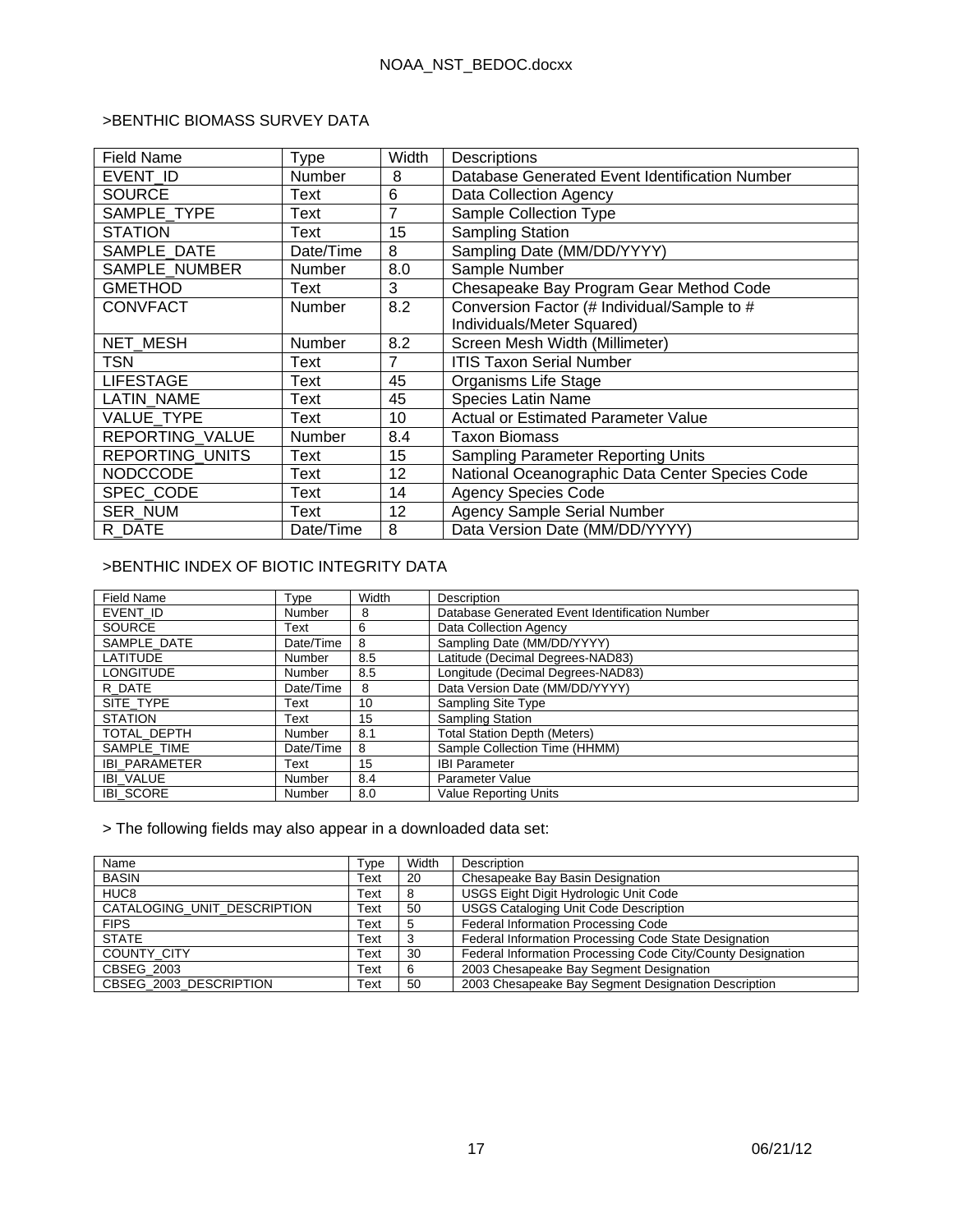### #VARIABLE NAMES AND DESCRIPTIONS FOR SPECIES KEY

These tables cross references Versar species codes and spellings with current Integrated Taxonomic Information System (ITIS) and National Oceanographic Data Center taxonomic codes and spellings. Web address: http://www.chesapeakebay.net/

| Name            | Type      | Width | Description                                     |
|-----------------|-----------|-------|-------------------------------------------------|
| <b>SPECCODE</b> | Text      | 14    | Data provider Species Code                      |
| SOURCE LBL Text |           | 45    | Source Species Latin Name                       |
| LBL.            | Text      | 45    | <b>ITIS Latin Name</b>                          |
| NODC LBL        | Text      | 45    | National Oceanographic Data Center Latin Name   |
| <b>NODCCODE</b> | Text      | 12    | National Oceanographic Data Center Species Code |
| <b>TSN</b>      | Text      |       | <b>ITIS Taxon Serial Number</b>                 |
| R DATE          | Date/Time | 8     | Version Date of Data (YYYYMMDD)                 |

# REFERENCE CODES IN DATA FILES AND TAXONOMIC KEY See The 2000 Guide to Biological and Living Resources Data for full listing.

> DATA\_TYPE: Data Type

- BE Benthic<br>FL Fluoreso
- Fluorescence
- MI Microzooplankton
- MZ Mesozooplankton<br>
PD Primary Production
- PD Primary Production<br>PH Phytoplankton
- Phytoplankton
- PP Picoplankton
- >A/EAFDW: Actual or Estimated Ash Free Dry Weight A or ACTUAL - Actual Determination of Ash Free Dry Weight E or ESTIMATE - Estimated Ash Free Dry Weight
- >SOURCE : Data Collection Agency VERSAR- Versar Incorporated
- >COLTYPE: Collection Type D or DISCRETE - Discrete Sample C or COMPOSITE- Composite Sample

### >BASIN - Sampling Station Tributary or Mainstem Designation

| TRIB_COD   | <b>BASIN</b>                |
|------------|-----------------------------|
| <b>BAY</b> | <b>CHESAPEAKE BAY</b>       |
| <b>CHS</b> | CHESTER RIVER               |
| <b>CHP</b> | <b>CHOPTANK RIVER</b>       |
| E1Z        | <b>ELIZABETH RIVER</b>      |
| <b>JAM</b> | JAMES RIVER                 |
| <b>PAT</b> | <b>PATAPSCO RIVER</b>       |
| <b>PAX</b> | <b>PATUXNET RIVER</b>       |
| POT        | <b>POTOMAC RIVER</b>        |
| RAP        | <b>RAPPAHANOCK</b><br>RIVER |
| YRK        | <b>YORK RIVER</b>           |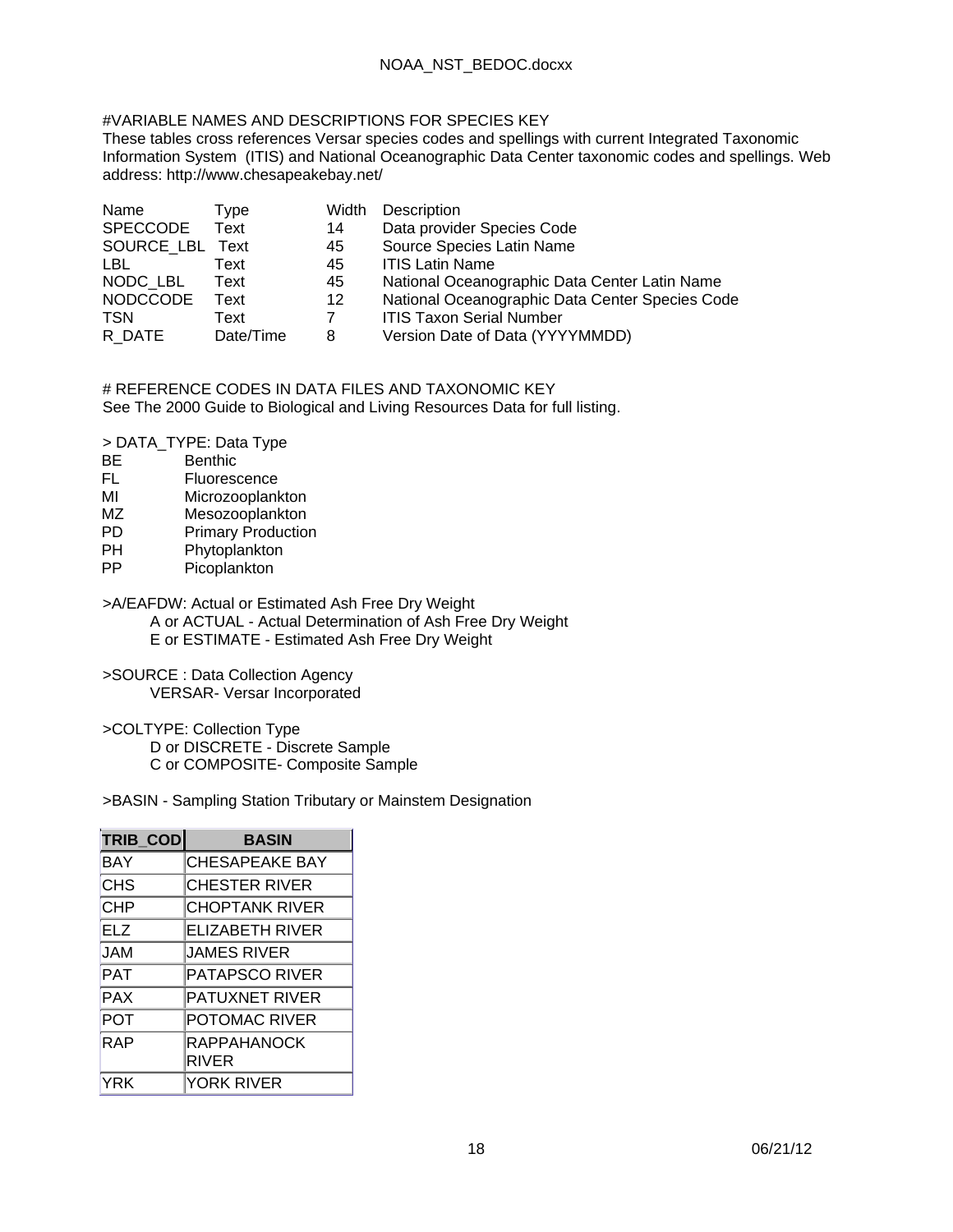>GMETHOD- Sampling Gear Codes

 16-Post-Hole Digger (250 square centimeters) 20-Wildco Box Core Grab(220 square centimeters) 96-Hydrolic Van Veen Grab(1000 square centimeters) 97-Young Modified Van Veen Grab (440 square centimeters) 98-Petite Ponar Grab (250 square centimeters)

>TSN: Interagency Taxonomic Identification System, Taxon Serial Numbers Note for current listing of Chesapeake Bay Program Species and their codes . Organisms without current serial numbers have ALL been assigned TSN of BAYXXXX.

>LIFE STAGE

 Life stages are any addional descriptors of a species in addition to The scientific name see IN HOUSE SPECIES LIST for details

>LATIN\_NAME See for IN HOUSE SPECIES LIST for details

>NODCCODE: National Oceanographic Data Center Species Code NOTE: For current listing of Chesapeake Bay species and their codes, see 1998 Chesapeake Bay Basin Species List.

>STATION- Station Names-Please See Station Names and Positions for details on name designation.

>SKIP- THE SKIP VARIABLE OF THE BENTHIC TAXONOMIC AND ABUNDANCE DATA RECORD: In counting the number of taxa present in a sample, general taxonomic designations at the generic, familial, and higher taxonomic levels are dropped if there is one valid lower level designation for that group. For example, if both *Leitoscoloplos* sp. And *Leitoscoloplos fragilis* have been identified in one sample, *Leitoscoloplos* sp. is skipped when counting the number of taxa. Skip codes are used to track these general taxonomic designations.

>SITETYPE- Sampling Station Site Type

F or FIXED - Fixed Sampling Site

R or RANDOM- Randomly Selected Site within a habitat area

>TSN: Interagency Taxonomic Identification System taxon serial numbers NOTE: For current listing of Chesapeake Bay species and their codes, see the 2007 Bay Basin Species List for details.

| <b>PARAMETER</b> | <b>DESCRIPTION</b>            |
|------------------|-------------------------------|
| <b>CLAY</b>      | <b>CLAY CONTENT, PERCENT</b>  |
| DO               | <b>DISSOLVED OXYGEN</b>       |
| <b>PENETR</b>    | <b>GEAR PENETRATION DEPTH</b> |
| <b>SALINITY</b>  | SALINITY                      |
| <b>SAND</b>      | SAND CONTENT, PERCENT         |
| <b>SILT</b>      | SILT CONTENT, PERCENT         |
| <b>SPCOND</b>    | <b>SPECIFIC CONDUCTIVITY</b>  |
| <b>SECCHI</b>    | <b>SECCHI DEPTH</b>           |

>PARAMETERS-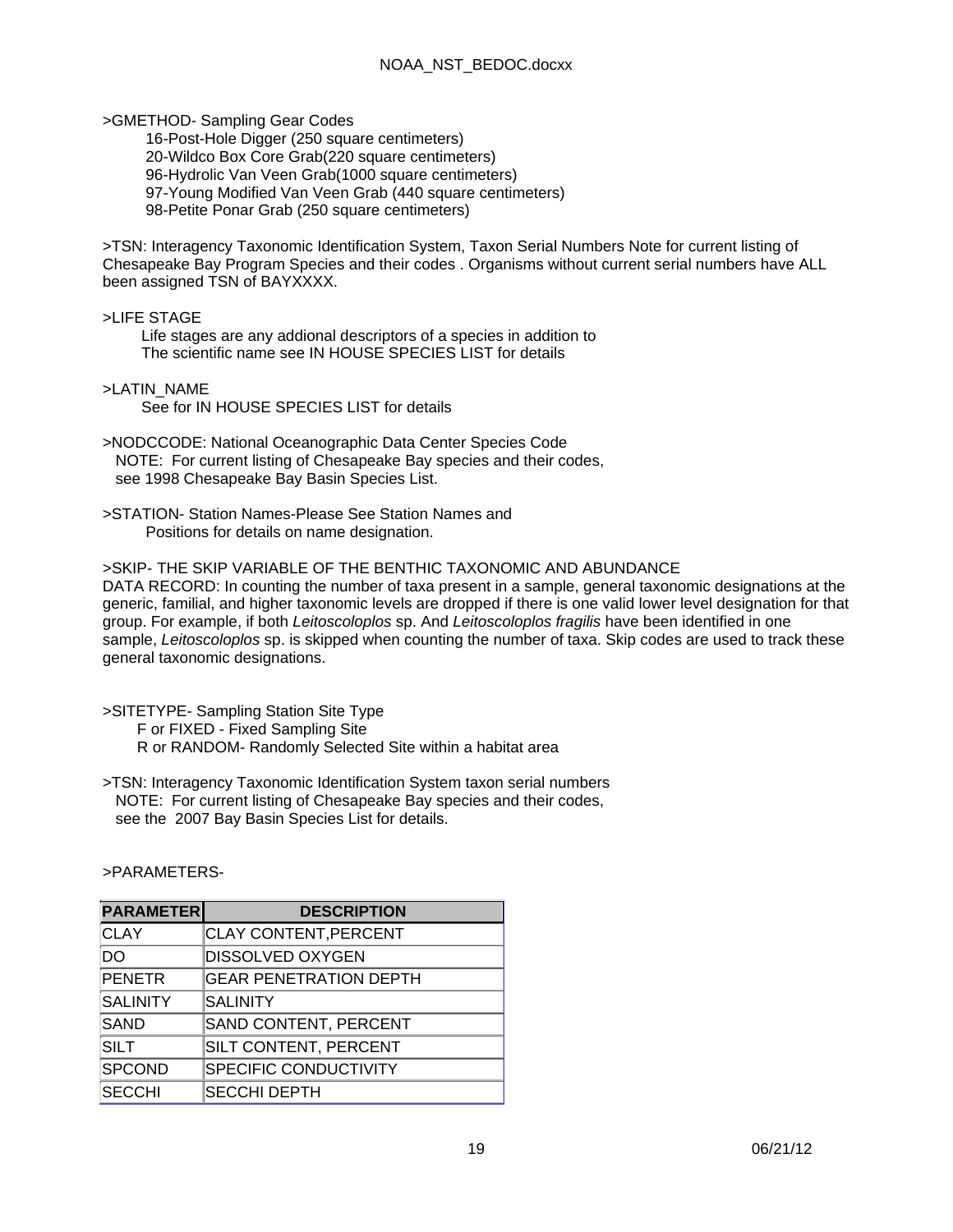| <b>PARAMETERI</b> | <b>DESCRIPTION</b>            |
|-------------------|-------------------------------|
| <b>TIC</b>        | <b>CARBONTATE CONTENT</b>     |
| <b>TOC</b>        | <b>TOTAL ORGAINIC CARBON</b>  |
| <b>WTEMP</b>      | WATER TEMPERATURE, CENTEGRAGE |

> HUC8: USGS Hydrologic Unit Codes

| HUC8            | <b>CATALOGING UNIT DESCRIPTION</b>         |
|-----------------|--------------------------------------------|
|                 | 02050306 LOWER SUSQUEHANNA                 |
|                 | 02060001 UPPER CHESAPEAKE BAY              |
|                 | 02060002 CHESTER-SASSAFRAS                 |
|                 | 02060003 GUNPOWDER-PATAPSCO                |
| 02060004 SEVERN |                                            |
|                 | 02060005 CHOPTANK                          |
|                 | 02060006 PATUXENT                          |
|                 | 02060007 BLACKWATER-WICOMICO               |
|                 | 02060008 NANTICOKE                         |
|                 | 02060009 POCOMOKE                          |
|                 | 02070010 MIDDLE POTOMAC-ANACOSTIA-OCCOQUAN |
|                 | 02070011 LOWER POTOMAC                     |

## >FIPS: Federal Information Processing Codes

| <b>FIPS</b> | <b>NAME</b>          |
|-------------|----------------------|
|             | 24003 ANNE ARUNDEL   |
|             | 24005 BALTIMORE      |
|             | 24009 CALVERT        |
|             | 24011 CAROLINE       |
|             | 24015 CECIL          |
|             | 24017 CHARLES        |
|             | 24019 DORCHESTER     |
|             | 24025 HARFORD        |
| 24029 KENT  |                      |
|             | 24033 PRINCE GEORGES |
|             | 24035 QUEEN ANNES    |

| <b>FIPS</b> | <b>NAME</b>          |
|-------------|----------------------|
|             | 24037 SAINT MARYS    |
|             | 24039 SOMERSET       |
|             | 24041 TALBOT         |
|             | 24045 WICOMICO       |
|             | 24510 BALTIMORE CITY |
|             | 51001 ACCOMACK       |
|             | 51059 FAIRFAX        |
|             | 51099 KING GEORGE    |
|             | 51153 PRINCE WILLIAM |
|             | 51179 STAFFORD       |
|             | 51193 WESTMORELAND   |

## > CBSEG\_2003: Chesapeake Bay Program Monitoring Segment

| <b>CBSEG 2003</b>  | <b>DESCRIPTION</b>                            |
|--------------------|-----------------------------------------------|
| BACOH              | <b>BACK RIVER-OLIGOHALINE REGION</b>          |
| <b>BIGMH</b>       | <b>BIG ANNEMESSEX RIVER-MESOHALINE REGION</b> |
| <b>BOHOH</b>       | BOHEMIA RIVER-OLIGOHALINE REGION              |
| <b>BSHOH</b>       | BUSH RIVER-OLIGOHALINE REGION                 |
| <b>CB1TF</b>       | CHESAPEAKE BAY-TIDAL FRESH REGION             |
| CB <sub>2</sub> OH | CHESAPEAKE BAY-OLIGOHALINE REGION             |
| CB3MH              | CHESAPEAKE BAY-MESOHALINE REGION              |
| CB4MH              | CHESAPEAKE BAY-MESOHALINE REGION              |
| CB5MH              | CHESAPEAKE BAY-MESOHALINE REGION              |
| CHOMH <sub>1</sub> | CHOPTANK RIVER-MESOHALINE REGION 1            |
| CHOMH <sub>2</sub> | CHOPTANK RIVER-MESOHALINE REGION 2            |
| СНООН              | CHOPTANK RIVER-OLIGOHALINE REGION             |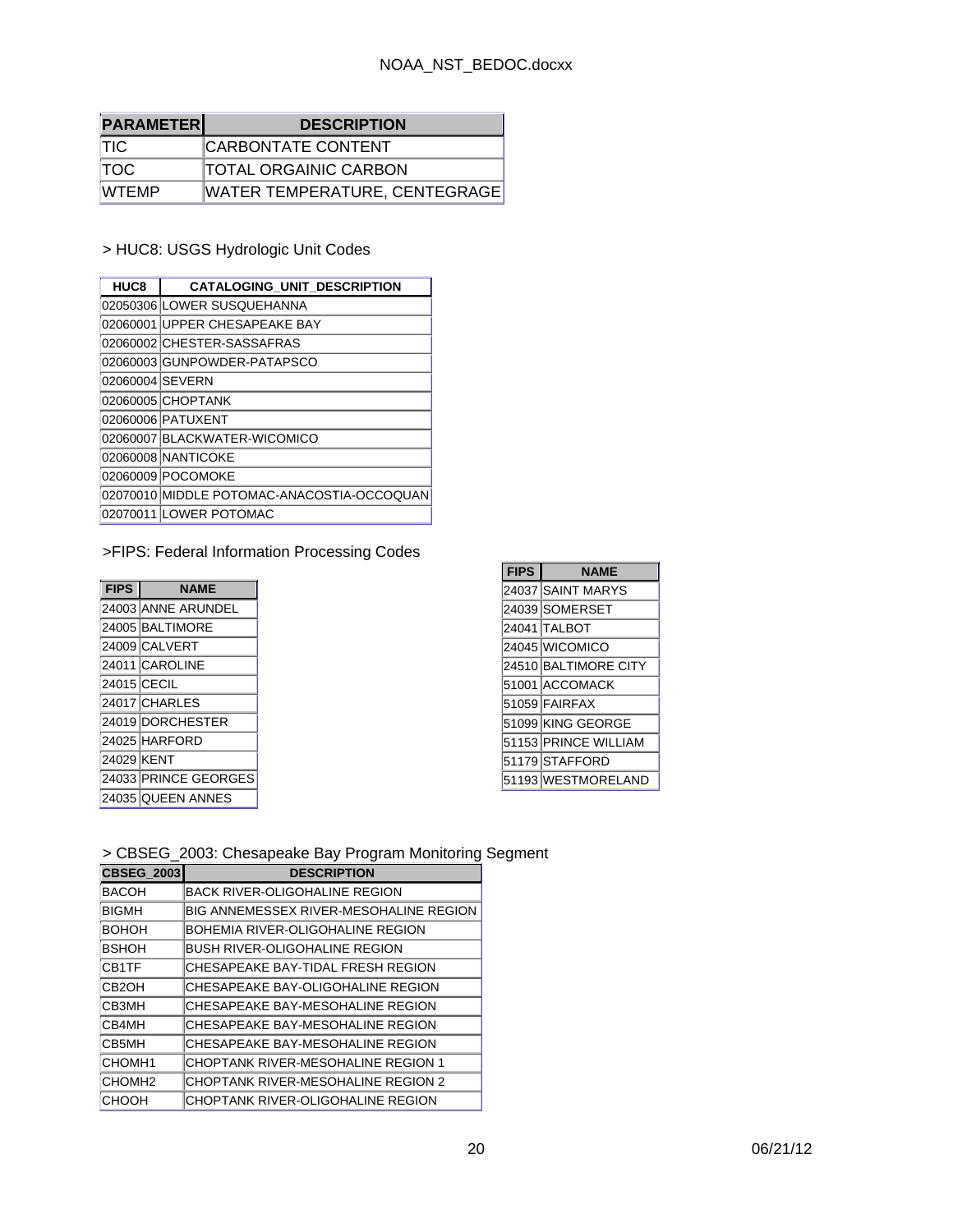| <b>CBSEG_2003</b> | <b>DESCRIPTION</b>                      |
|-------------------|-----------------------------------------|
| СНОТЕ             | CHOPTANK RIVER-TIDAL FRESH REGION       |
| снѕмн             | CHESTER RIVER-MESOHALINE REGION         |
| CHSOH             | CHESTER RIVER-OLIGOHALINE REGION        |
| CHSTF             | CHESTER RIVER-TIDAL FRESH REGION        |
| EASMH             | EASTERN BAY-MESOHALINE REGION           |
| ELKOH             | ELK RIVER-OLIGOHALINE REGION            |
| <b>FSBMH</b>      | FISHING BAY-MESOHALINE REGION           |
| <b>GUNOH</b>      | GUNPOWDER RIVER-OLIGOHALINE REGION      |
| HNGMH             | HONGA RIVER-MESOHALINE REGION           |
| LCHMH             | LITTLE CHOPTANK RIVER-MESOHALINE REGION |
| MAGMH             | MAGOTHY RIVER-MESOHALINE REGION         |
| MANMH             | MANOKIN RIVER-MESOHALINE REGION         |
| MATTF             | MATTAWOMAN CREEK-TIDAL FRESH REGION     |
| MIDOH             | MIDDLE RIVER-OLIGOHALINE REGION         |
| NANMH             | NANTICOKE RIVER-MESOHALINE REGION       |
| NANOH             | NANTICOKE RIVER-OLIGOHALINE REGION      |
| <b>NORTF</b>      | NORTHEAST RIVER-TIDAL FRESH REGION      |
| PATMH             | PATAPSCO RIVER-MESOHALINE REGION        |
| <b>PAXMH</b>      | PATUXENT RIVER-MESOHALINE REGION        |
| PAXOH             | PATUXENT RIVER-OLIGOHALINE REGION       |
| PAXTF             | PATUXENT RIVER-TIDAL FRESH REGION       |
| POCMH             | POCOMOKE RIVER-MESOHALINE REGION        |
| POCOH             | POCOMOKE RIVER-OLIGOHALINE REGION       |
| POTMH             | POTOMAC RIVER-MESOHALINE REGION         |
| РОТОН             | POTOMAC RIVER-OLIGOHALINE REGION        |
| POTTF             | POTOMAC RIVER-TIDAL FRESH REGION        |
| RHDMH             | RHODE RIVER-MESOHALINE REGION           |
| SASOH             | SASSAFRAS RIVER-OLIGOHALINE REGION      |
| SEVMH             | SEVERN RIVER-MESOHALINE REGION          |
| SOUMH             | SOUTH RIVER-MESOHALINE REGION           |
| TANMH             | TANGIER SOUND-MESOHALINE REGION         |
| WICMH             | WICOMICO RIVER-MESOHALINE REGION        |
| WSTMH             | WEST RIVER-MESOHALINE REGION            |

>PROGRAM- Chesapeake Bay Program Monitoring Program Designation

| <b>PROGRAM</b><br><b>EPAINCAS</b><br><b>HISTORIC</b><br><b>WOMP</b>             | <b>DESCRIPTION</b><br>EPA EMAP NATIONAL COASTAL ASSESSMENT PROGRAM<br>PRE-CHESAPEAKE BAY MONITORING PROGRAM<br>CHESAPEAKE BAY MAINSTEM AND TIDAL TRIBUTARY WATER QUALITY<br><b>MONITORING PROGRAM</b> |
|---------------------------------------------------------------------------------|-------------------------------------------------------------------------------------------------------------------------------------------------------------------------------------------------------|
|                                                                                 | > PROJECT - Chesapeake Bay Program Monitoring Project Designation                                                                                                                                     |
| <b>PROJECT</b><br><b>MAIN/TRIB</b><br>VA/CBAY<br>VA/HIST                        | <b>DESCRIPTION</b><br>LONG-TERM BENTHIC MONITORING PROGRAM<br>VIRGINIA COASTAL BAY MONITORING<br>VIRGINIA HISTORIC DATA RECOVERY                                                                      |
| >PARAMETER and UNIT: Measured Parameter and reporting units.<br>PARAMETER UNITS |                                                                                                                                                                                                       |

PARAMETER UNITS AFDW\_TAX GRAMS/SAMPLE CLAY PERCENT<br>COUNT NUMBER/S NUMBER/SAMPLE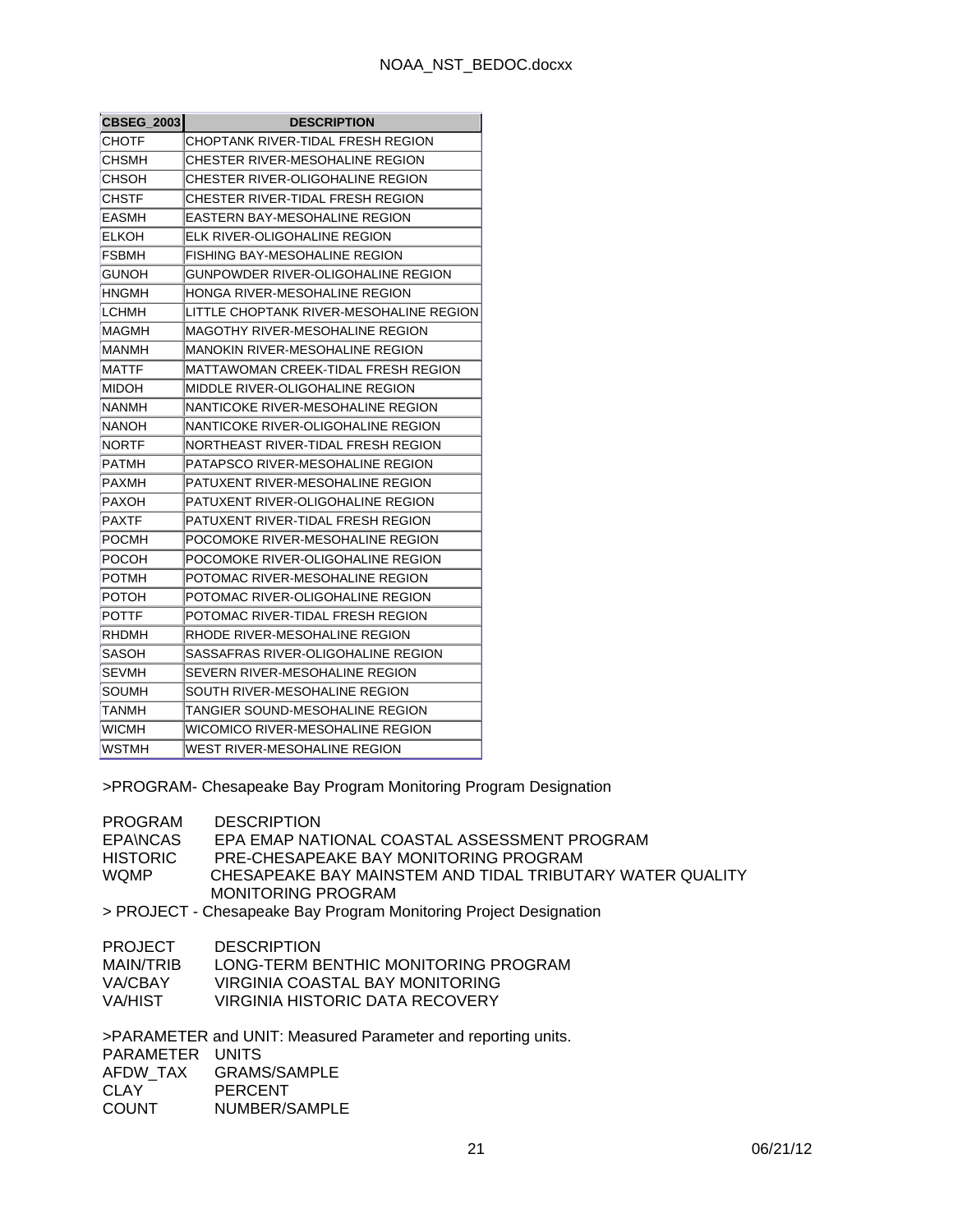| DO<br><b>KURTOSIS</b><br><b>MEANDIAM</b><br><b>MEDDIAM</b><br><b>SALINITY</b><br><b>SAND</b><br><b>SILT</b><br><b>SILTCLAY</b><br><b>SKEWNESS</b><br><b>SORT</b><br><b>VOLORG</b><br><b>WTEMP</b> | MG/L<br><b>FOLK METHOD</b><br>PHI<br>PHI<br><b>PPT</b><br><b>PERCENT</b><br><b>PERCENT</b><br><b>PERCENT</b><br><b>FOLK METHOD</b><br><b>FOLK METHOD</b><br><b>PERCENT</b><br>DEG C |
|---------------------------------------------------------------------------------------------------------------------------------------------------------------------------------------------------|-------------------------------------------------------------------------------------------------------------------------------------------------------------------------------------|
| >IBI PARAMETER                                                                                                                                                                                    | <b>DESCRIPTION</b>                                                                                                                                                                  |
| <b>GRAND SCORE</b><br>PCT_BIO_DP05                                                                                                                                                                | FIXED STATION REPLICATE AVERAGED TOTAL IBI SCORE<br>PERCENT TOTAL BIOMASS FOUNDGREATER THAN 5 CM BELOW SEDIMENT<br><b>WATER INTERFACE</b>                                           |
| PCT_CARN_OMN                                                                                                                                                                                      | PERCENT CARNIVORES AND OMNIVORES                                                                                                                                                    |
| PCT_DEPO<br>PCT PI ABUND                                                                                                                                                                          | PERCENT DEEP DEPOSIT FEEDERS<br>PERCENT POLLUTION INDICATIVE SPECIES ABUNDANCE                                                                                                      |
| PCT_PI_BIO                                                                                                                                                                                        | PERCENT POLLUTION INDICATIVE SPECIES BIOMASS                                                                                                                                        |
| PCT_PI_F_ABUND<br>PCT PI F BIO                                                                                                                                                                    | PERCENT POLLUTION INDICATIVE SPECIES ABUNDANCE-FRESH WATER<br>PERCENT POLLUTION INDICATIVE SPECIES BIOMASS-FRESH WATER                                                              |
| PCT_PI_O_ABUND                                                                                                                                                                                    | PERCENT POLLUTION INDICATIVE SPECIES ABUNDANCE-OLIGOHALINE                                                                                                                          |
| PCT_PI_O_BIO                                                                                                                                                                                      | <b>WATER</b><br>PERCENT POLLUTION INDICATIVE SPECIES BIOMASS-OLIGOHALINE<br>WATER                                                                                                   |
| PCT_PS_ABUND                                                                                                                                                                                      | PERCENT POLLUTION SENSITIVE SPECIES ABUNDANCE                                                                                                                                       |
| PCT_PS_BIO<br>PCT_PS_O_ABUND                                                                                                                                                                      | PERCENT POLLUTION SENSITIVE SPECIES BIOMASS<br>PERCENT POLLUTION SENSITIVE SPECIES ABUNDANCE- OLIGOHALINE WATER                                                                     |
| PCT_PS_O_BIO                                                                                                                                                                                      | PERCENT POLLUTION SENSITIVE SPECIES BIOMASS- OLIGOHALINE WATER                                                                                                                      |
| PCT_TANYPODINI                                                                                                                                                                                    | PERCENT TANYPODINAE TO CHIRONOMIDAE                                                                                                                                                 |
| SW<br>TOLARANCE                                                                                                                                                                                   | SHANNON-WEINER SPECIES DIVERSITY INDEX<br>POLLUTION TOLARACE INDEX                                                                                                                  |
| TOT_ABUND                                                                                                                                                                                         | TOTAL SPECIES ABUNDANCE (NUMBER PER METER SQUARED)                                                                                                                                  |
| TOT_BIOMASS                                                                                                                                                                                       | TOTAL SPECIES BIOMASS IN (GRAMS PER METER SQUARED)                                                                                                                                  |
| TOT_TXA_DP05                                                                                                                                                                                      | SPECIES ABUNDANCE FOUND GREATER THAN 5 CM BELOW SEDIMENT<br><b>WATER INTERFACE</b>                                                                                                  |
| TOTAL_SCORE                                                                                                                                                                                       | TOTAL BENTHIC IBI SCORE FOR SINGLE SAMPLE                                                                                                                                           |
|                                                                                                                                                                                                   | # NUMERIC WARNING AND ERROR BOUNDS                                                                                                                                                  |
| Variable                                                                                                                                                                                          | <b>Valid Ranges</b>                                                                                                                                                                 |
| <b>AFDW</b>                                                                                                                                                                                       | 0-999.9999                                                                                                                                                                          |
| <b>TIC</b>                                                                                                                                                                                        | <b>PERCENT</b><br>$0 - 100$                                                                                                                                                         |
| тос                                                                                                                                                                                               | $0 - 100$<br><b>PERCENT</b>                                                                                                                                                         |
| <b>COUNT</b>                                                                                                                                                                                      | 0-99999999                                                                                                                                                                          |
| <b>SPCOND</b>                                                                                                                                                                                     | $0 - 50000$<br>uVHOS                                                                                                                                                                |
| DO                                                                                                                                                                                                | <b>PPT</b><br>$0 - 15.0$                                                                                                                                                            |
| <b>PENETR</b>                                                                                                                                                                                     | $0 - 30.0$                                                                                                                                                                          |
| <b>SALINITY</b>                                                                                                                                                                                   | 0-32.0 PPT                                                                                                                                                                          |
| SAMPLE_DEPTH                                                                                                                                                                                      | 1-100 METERS                                                                                                                                                                        |
| SAMPLE_NUMBER                                                                                                                                                                                     | $1 - 25$                                                                                                                                                                            |
| SAMPLE_TIME                                                                                                                                                                                       | 0000-2400 missing time denoted as 00:00                                                                                                                                             |
| SAND<br><b>SILT</b>                                                                                                                                                                               | <b>PERCENT</b><br>$0 - 100$<br>$0 - 100$                                                                                                                                            |
| <b>CLAY</b>                                                                                                                                                                                       | <b>PERCENT</b><br>$0 - 100$<br><b>PERCENT</b>                                                                                                                                       |
| TOTAL_DEPTH                                                                                                                                                                                       | 0.1-100 METERS                                                                                                                                                                      |
| <b>WTEMP</b>                                                                                                                                                                                      | $0 - 35$<br><b>DEGREES CELSIUS</b>                                                                                                                                                  |

#IMPORTANT DATA REVISIONS